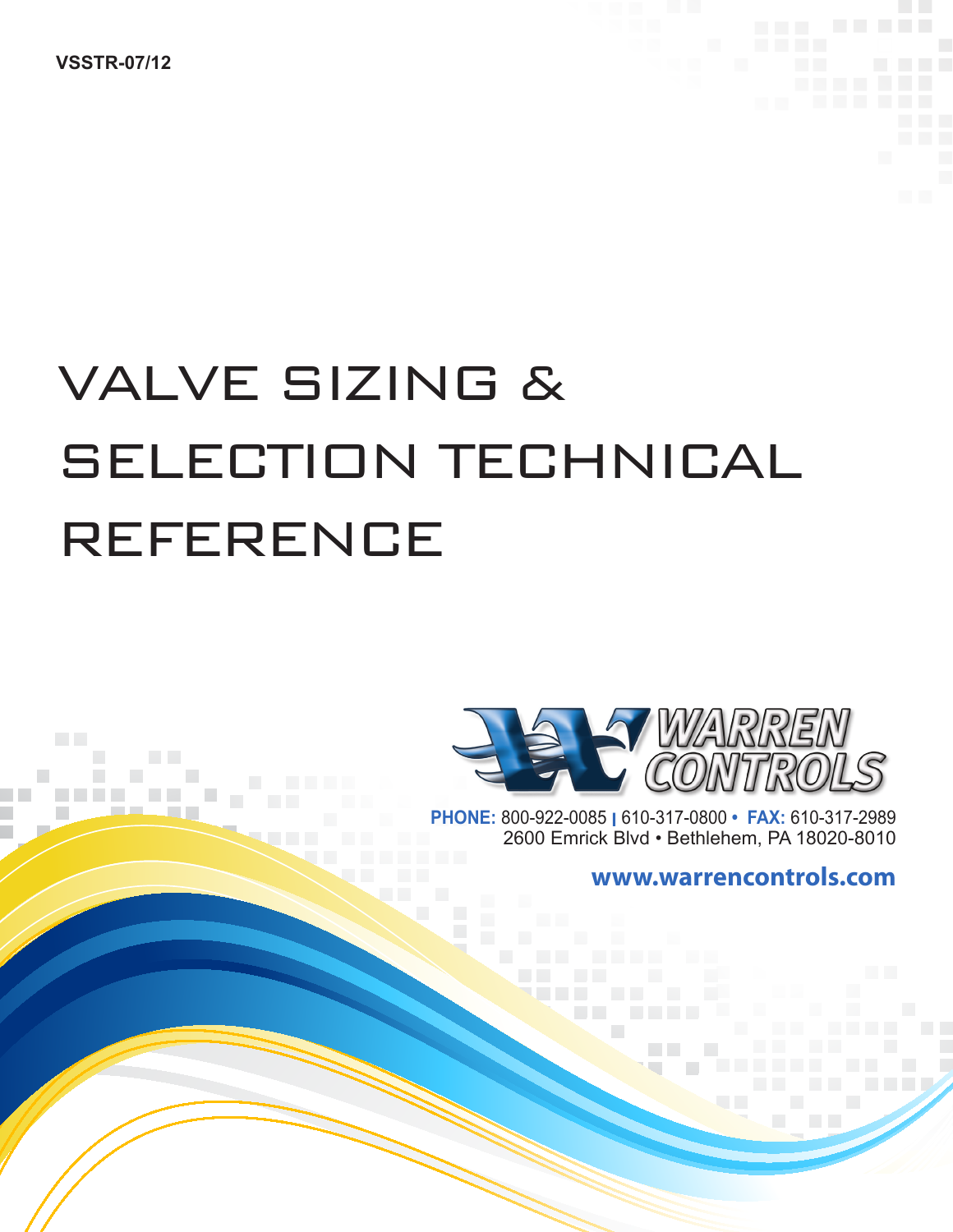# **TABLE OF CONTENTS**

| <b>FLUID PROPERTIES</b> |  |
|-------------------------|--|
|                         |  |
|                         |  |
|                         |  |
|                         |  |
|                         |  |
|                         |  |
|                         |  |
|                         |  |
|                         |  |
|                         |  |
|                         |  |
| <b>CAVITATION</b>       |  |
|                         |  |
|                         |  |
|                         |  |
|                         |  |
|                         |  |
|                         |  |
|                         |  |
|                         |  |
|                         |  |
|                         |  |
| <b>FLASHING</b>         |  |
|                         |  |
|                         |  |
|                         |  |
|                         |  |
|                         |  |
|                         |  |
|                         |  |
|                         |  |
|                         |  |
|                         |  |
|                         |  |
|                         |  |
|                         |  |
|                         |  |
|                         |  |
|                         |  |
|                         |  |
|                         |  |
|                         |  |
| <b>TABLES</b>           |  |
|                         |  |
|                         |  |
|                         |  |
|                         |  |
|                         |  |
|                         |  |
|                         |  |
| <b>FIGURES</b>          |  |

|--|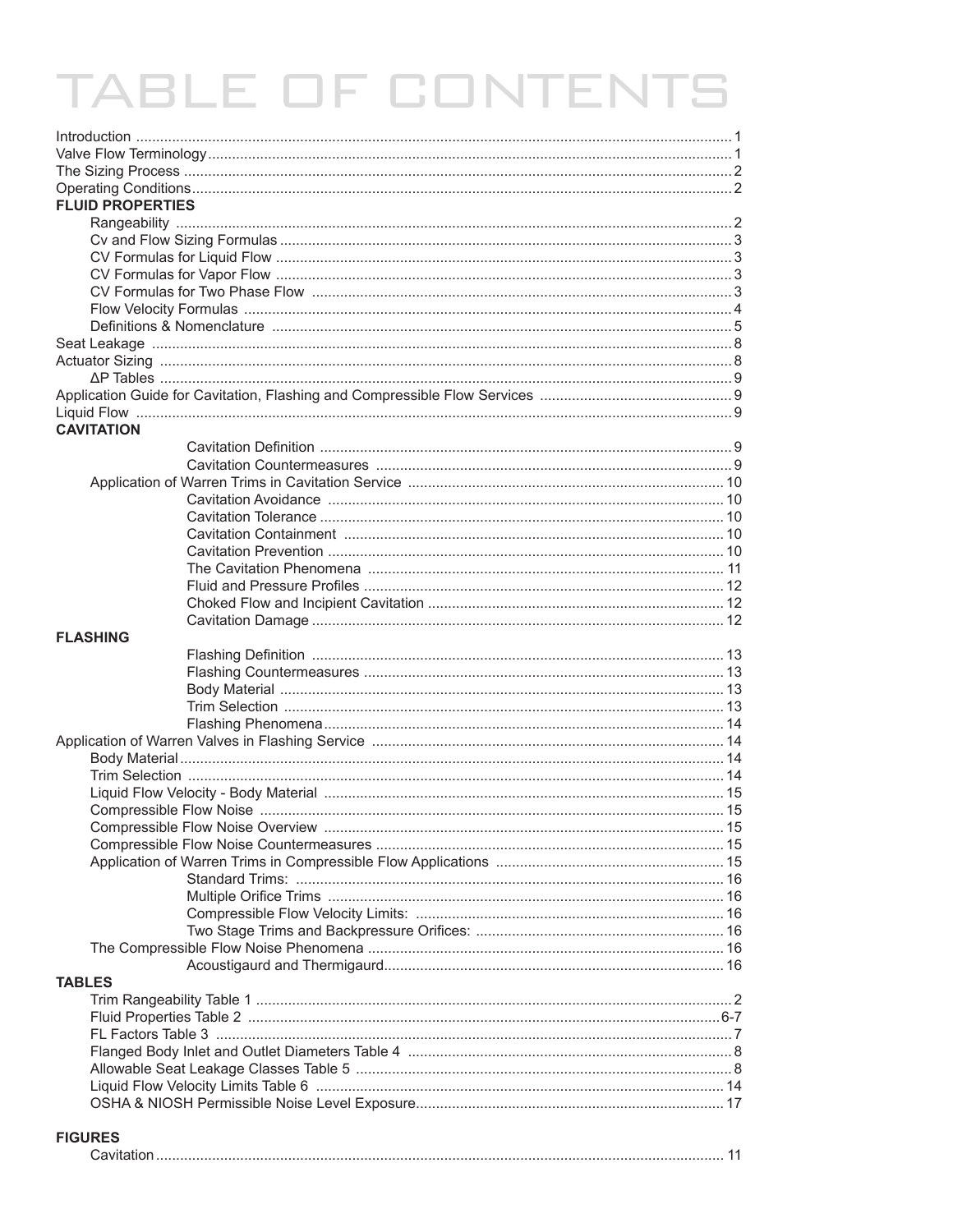#### **INTRODUCTION**

A Control Valve performs a special task, controlling the flow of fluids so a process variable such as fluid pressure, level or temperature can be controlled. In addition to controlling the flow, a control valve may be used to shut off flow. A control valve may be defined as a valve with a powered actuator that responds to an external signal. The signal usually comes from a controller. The controller and valve together form a basic control loop. The control valve is seldom full open or closed but in an intermediate position controlling the flow of fluid through the valve. In this dynamic service condition, the valve must withstand the erosive effects of the flowing fluid while maintaining an accurate position to maintain the process variable.

A Control Valve will perform these tasks satisfactorily if it is sized correctly for the flowing and shut-off conditions. The valve sizing process determines the required  $C_{\nu}$ , the required **F<sub>1</sub>**, **Flow Velocities, Flow Noise** and the appropriate **Actuator Size.**

#### **VALVE FLOW TERMINOLOGY**

 $C_v$ : The Flow Coefficient,  $C_v$ , is a dimensionless value that relates to a valve's flow capacity. Its most basic form is where Q=Flow rate and ΔP=pressure drop across the valve. See pages 3, 4 & 5 for the equations for liquid, gas, steam and two phase flow. The  $C_y$  value increases if the flow rate increases or if the ΔP decreases. A sizing application will have a Required  ${\sf C}_\vee$  while a valve will have a Rated  ${\sf C}_\vee$  The valve's rated  ${\sf C}_\vee$  must equal or exceed the required  $C_{y}$ .  $C_v = \frac{Q}{\sqrt{\Delta P}}$ 

**F<sub>L</sub>:** The F<sub>L</sub>, Liquid Pressure Recovery Coefficient, is a dimensionless constant used to calculate the pressure drop when the valve's liquid flow is choked. The  $F_{\perp}$  is the square root of the ratio of valve pressure drop to the pressure drop from the inlet pressure to the pressure at the vena contracta. See page 3 for the  $F_L$  equation. The  $F_L$  factor is an indication of the valve's vena contracta pressure relative to the outlet pressure. If the  $F_L$  were 1.0, the vena contracta pressure would be the same as the valve's outlet pressure and there would be no pressure recovery. As the F<sub>L</sub> value becomes smaller the vena contracta pressure becomes increasingly lower than the valve's outlet pressure and the valve is more likely to cavitate. A valve's Rated  $F<sub>L</sub>$  varies with the valve and trim style, it may vary from .99 for a special multiple stage trim to .30 for a ball valve.

**Rated F<sub>L</sub>:** The Rated F<sub>L</sub> is the actual F<sub>L</sub> value for a particular valve and trim style.

**Required F<sub>L</sub>:** The Required F<sub>L</sub> is the F<sub>L</sub> value calculated for a particular service condition. It indicates the required F<sub>L</sub> needed to avoid choked flow. If the Rated  $\mathsf{F}_{\textsf{L}}$  is less than the Required  $\mathsf{F}_{\textsf{L}}$ , the liquid flow will be choked with cavitation.

**Vena Contracta:** The vena contracta is where the jet of flowing fluid is the smallest immediately downstream of the trim's throttle point. At the vena contracta, the fluid's velocity is the highest and the fluid's pressure is the lowest. There is only one vena contracta per valve.

**Vapor Pressure:** A fluid's vapor pressure is the pressure point where the fluid will change from a liquid phase to a vapor phase. The liquid will change to a vapor below the vapor pressure and a vapor will change to a liquid above the vapor pressure point. The vapor pressure point increases as the temperature increases.

**Choked Flow:** Liquid flow will become choked when the trim's vena contracta is filled with vapor from severe cavitation or flashing. Vapor flow also will become choked when the flow velocity at the vena contracta reaches sonic. A choked flow rate is limited; a further decrease of the outlet pressure does not increase flow. Choked flow is also called critical flow.

**Cavitation:** Cavitation is a two stage phenomena with liquid flow. The first stage is the formation of vapor bubbles in the liquid as the fluid passes through the trim and the pressure is reduced below the fluid's vapor pressure. The second stage is the collapse of the vapor bubbles as the fluid passes the vena contracta and the pressure recovers and increases above the vapor pressure. The collapsing bubbles are very destructive when they contact metal surfaces and the bubble collapse may produce high noise levels.

**Flashing:** Flashing is similar to cavitation except the vapor bubbles do not collapse, as the downstream pressure remains less than the vapor pressure. The flow will remain a mixture of vapor and liquid.

**Laminar Flow:** Most fluid flow is turbulent. However, when the liquid flow velocity is very slow or the fluid is very viscous or both, the flow may become laminar. When the flow becomes laminar, the required  $C_{\nu}$  is larger than for turbulent flow with similar conditions. The ISA sizing formulas adjust the  $C_v$  when laminar flow exists.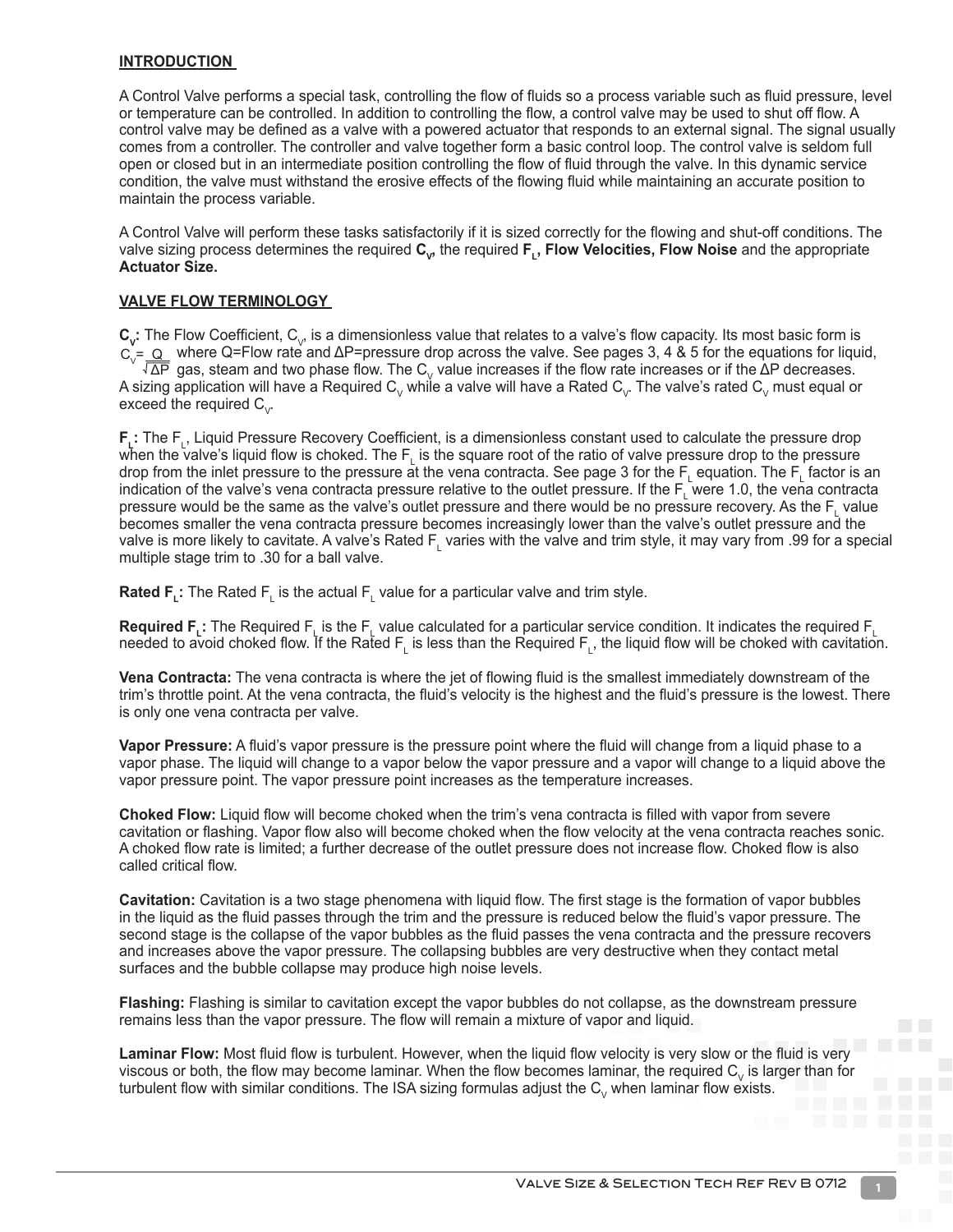#### **THE SIZING PROCESS**

The first sizing step is to determine the required  $C_V$  value for the application. Next determine if there are unusual conditions that may affect valve selection such as cavitation, flashing, high flow velocities or high flow noise. The valve sizing process will determine the proper valve size, valve trim size , valve trim style and actuator size. Warren's Valve Sizing Program (ValveWorks) will accurately calculate the  $C_{\vee}$ , flow velocity and flow noise. The program will also show messages when unusual conditions occur such as cavitation, flashing, high velocity or high noise. The results from Warren's Valve Sizing Program are only one element of the valve selection process. Knowledge and judgment are also required. This overview will give the user some of the sizing basics.

The liquid, gas and steam  $C_v$  calculation methods, in this manual, are in accordance with ISA S75.01 and the gas and steam flow noise calculations are in accordance with ISA S75.17. These two ISA Standards are in agreement with IEC-534. These standards have worldwide acceptance as the state of the art in C<sub>v</sub> and Flow Noise determination.

#### **OPERATING CONDITIONS**

The most important part of Valve Sizing is obtaining the correct flowing conditions. If they are incorrect or incomplete, the sizing process will be faulty. There are two common problems. First is having a very conservative condition that overstates the  $C_v$  and provide a valve less than  $1/4$  open at maximum required flow. The second is stating only the maximum flow condition that has minimum pressure drops and not stating the minimum flow conditions with highpressure drops that often induce cavitation or have very high rangeability requirements.

The more thorough engineering evaluation and selection must include inlet and outlet pipe sizes, fluid to be controlled, range of flow and pressure specifications, as well as practical considerations such as hazardous area locations, planned maintenance standards and practices.

#### **FLUID PROPERTIES**

**Rangeability:** Rangeability is the ratio of maximum to minimum controllable  $C_v$ . This is also sometimes called  $C_v$ . This may relate also to "Turn down", although this term as applied to the application parameters, not necessarily the valves design capacity for control. The maximum flow for Warren Controls' valves is at maximum travel. The minimum controllable  $C_v$  is where the Flow Characteristic ( $C_v$  vs. Travel) initially deviates or where the valve trim cannot maintain a consistent flow rate. This is partially a function of actuator stiffness as well as valve "stiction". The Trim's rangeability is not always the usable range as seat erosion may be a governing factor with respect to erosive fluids and high pressure drops in the near-closed position. A valve with a significant pressure drop should not be used to throttle near the seat for extended periods of time.

The rangeability values, listed in Table 1, apply to the design rated  $C_{\nu}$ , not the required application  $C_{\nu}$ - For example, an application may require a maximum C<sub>v</sub> of 170. A 4" Equal Percentage Trim may be selected that has a maximum C<sub>v</sub> of 195. Using the rangeability value for this trim, the minimum  $C_v$  is 195/100=19.5, not 170/100=17.

Valve applications subject to pressures from nature, such as gas and oil production, are usually sized for full flow at about 80% open as the pressure may be unknown when the valve is sized and the pressure may vary with time.

Valve applications with fairly consistent inlet pressures, such as process control and power applications are usually sized at 90%. The valve specifier usually accepts this as a fair margin of safety in stated sizing conditions. If the valve supplier includes additional safety, such as full flow at less than 80% open, the valve may be at full flow at less than 1/2 travel giving poor performance.

| <b>VALVE TRIM</b>                                      | <b>RANGEABILITY</b> |
|--------------------------------------------------------|---------------------|
| <b>Globe Valves</b>                                    |                     |
| Equal Percent - All Equal %, Full Port Trim Styles     | 50:1                |
| Linear Flow and Reduced Port Trim Styles               | 30:1                |
|                                                        |                     |
| <b>Rotary Valves</b>                                   |                     |
| <b>Eccentric Plug Segmented Ball - Modified Linear</b> | 100:1               |
| Concentric Plug, Segmented V-Ball - Equal %            | 200:1               |

#### **TRIM RANGEABILITY Table 1**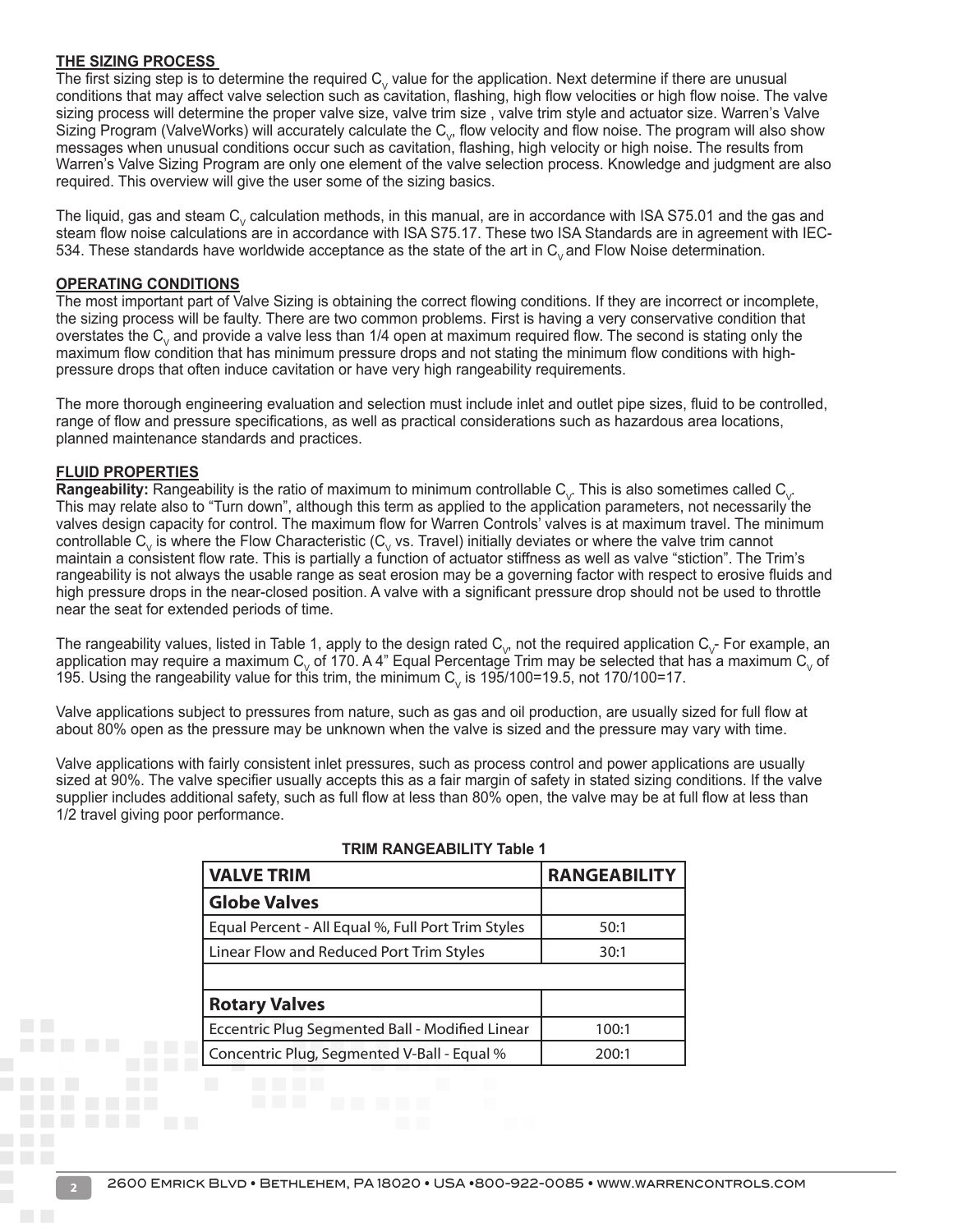#### **C<sub>v</sub>** AND FLOW SIZING FORMULAS

The following formulas are for information and for understanding the sizing process. Warren's Valve Sizing Program ValveWorks® is recommended for the calculation process. Flow noise equations are not listed below as they are highly complex and should only be made on our verified computer program. Formulas are shown both for calculation the  $\tilde{C}_V$ when the flow rate is known and for calculating the flow when the  $C_v$  is known.

#### **C<sub>V</sub>** FORMULAS FOR LIQUID FLOW

Required F<sub>L</sub> = 
$$
\frac{P_1 - P_2}{\sqrt{P_1 - P_V F_F}}
$$
 F<sub>F</sub> = 0.96 - 0.28  $\sqrt{\frac{P_V}{P_C}}$ 

If the Rated F<sub>L</sub> is larger than the Required F<sub>L</sub>:

$$
C_{\vee} = \frac{Q}{F_{p}F_{R}} \sqrt{\frac{G_{f}}{P_{1}-P_{2}}}
$$
 or 
$$
Q = C_{\vee}F_{p}F_{R} \sqrt{\frac{P_{1}-P_{2}}{G_{f}}}
$$

When the Rated F<sub>L</sub> is smaller than the Required F<sub>L</sub>, choked flow exists in the vena contracta limiting the flow. If the Rated  $\mathsf{F}_{\mathsf{L}}$  is smaller than the Required  $\mathsf{F}_{\mathsf{L}}$ :

$$
C_{_{\vee}}=\dfrac{Q}{F_{_{P}}F_{_{L}}\left(Rated\right)}\begin{array}{l}G_{_{f}}\\ \sqrt{P_{_{1}^{-}}\cdot F_{_{F}}P_{_{V}}}\end{array}\qquad or\qquad Q= \begin{array}{l}C_{_{\vee}}F_{_{P}}\cdot F_{_{R}}\left(Rated\right)\\ \sqrt{\dfrac{P_{_{1}^{-}}\cdot F_{_{F}}P_{_{V}}}{G_{_{f}}}}\end{array}
$$

ΔP for choked flow =  $F_L^2$  (P<sub>1</sub>-  $F_F P_V$ ) = psi

 $\Delta P$  for incipient cavitation = K<sub>c</sub> (P<sub>1</sub> - P<sub>V</sub>) = psi

(See discussion in "Choked Flow and Incipient Cavitation" section)

## **CV FORMULAS FOR VAPOR FLOW**

$$
X = \frac{P_1 - P_2}{P_1}
$$
  
\n
$$
F_k = \frac{k}{1.4}
$$
  
\n
$$
Y = 1 - \frac{X}{3F_kX_T}
$$

If the flow rate is in volumetric units, SCFM, then

$$
C_{V} = \frac{Q}{1360 F_{P} P_{1} Y} \sqrt{\frac{G_{g} T Z}{X}}
$$
 or  $Q = 1360 C_{V} F_{P} P_{1} Y \sqrt{\frac{X}{G_{g} T Z}}$ 

If the flow rate is in mass flow units, Lb./Hr., then

$$
C_{v} = \frac{W}{63.3 F_{P} Y \sqrt{X P_{1} \lambda_{1}}}
$$
 or  $W = 63.3 C_{v} F_{P} Y \sqrt{X P_{1} \lambda_{1}}$ 

To convert SCFH to Lb./Hr.: W=0.0764 Q G<sub>g</sub>= Lb./Hr.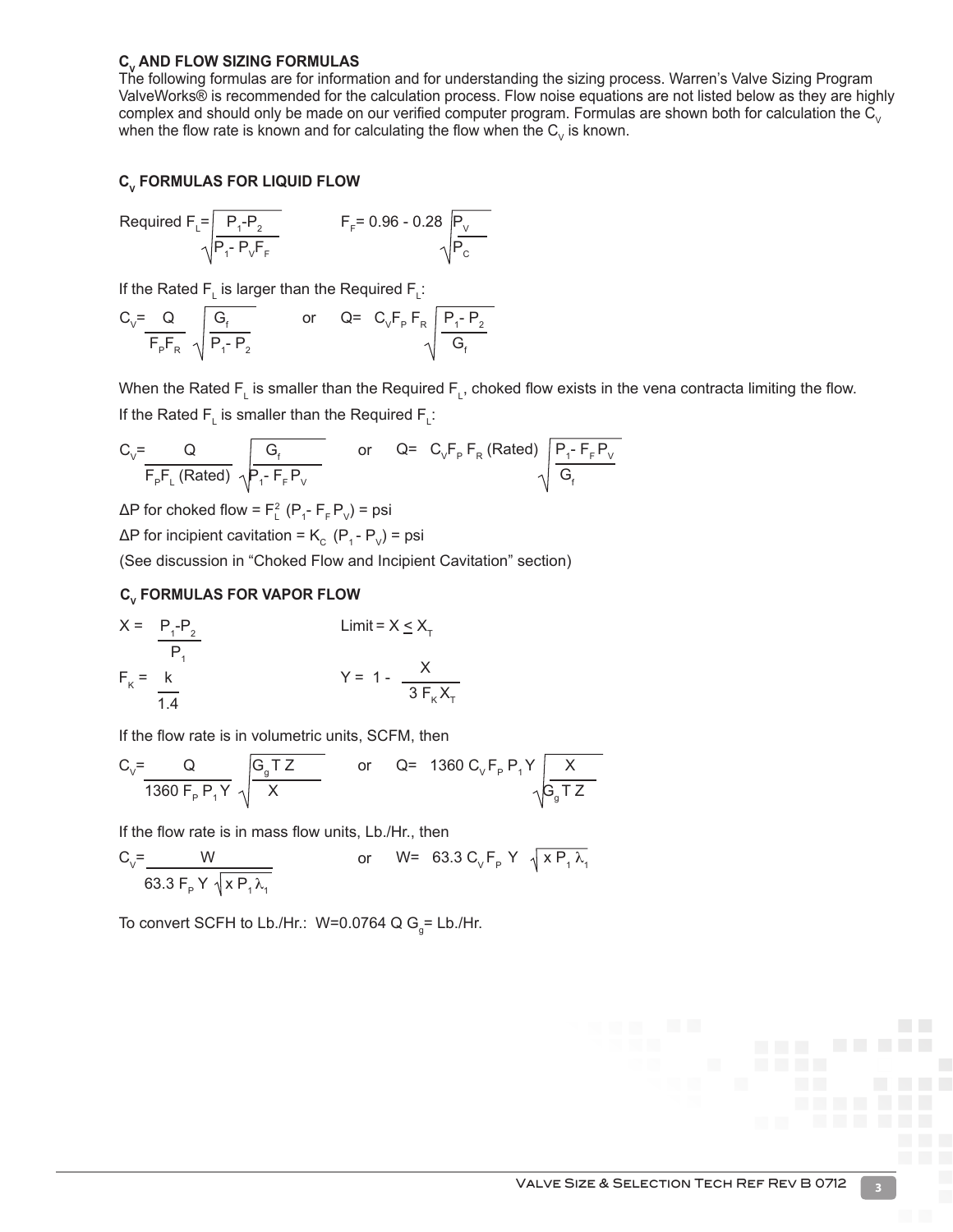#### **CV FORMULAS FOR TWO PHASE FLOW**

Pressure Drop for liquid phase=  $\Delta P_f = F_L^2 (P_I - F_F P_V)$ Pressure Drop for vapor phase= Δ $P_g$  =  $F_K X_T P_1$ f f = weight fraction of total flow as liquid f g = weight fraction of total flow as vapor

$$
C_{_{V}}\!\!=\!\!\!\frac{W}{63.3\,F_{_{P}}}\!\!\!\!\!\!\!\!\!\!\!\!\!\sqrt{\frac{f_{_{f}}}{\Delta P_{_{F}}\,\lambda_{_{1f}}}}\!\!\!\!\!\!\!\!\!\!+\frac{f_{_{g}}}{\Delta P_{_{g}}\,\lambda_{_{1g}}Y^{2}}
$$

#### **FLOW VELOCITY FORMULAS Flow Velocity for Liquid Flow**

Liquid Flow Velocity through the Valve:  $V_v$ = 0.408 Q = Ft./Sec.

 $D_b^2$ Liquid Flow Velocity through the Pipe:  $V_p$ = 0.408 Q = Ft./Sec.  $D^2_{\rm P}$ 

#### **Flow Velocity for Vapor Flow**

Downstream Specific Volume for a Gas Vapor:  $V_2$  =  $10.72$  T Z = Ft.<sup>3</sup>/Lb.  $MP<sub>2</sub>$ 

Downstream Specific Volume for Steam: V $_2$  =  $\,$  Refer to Keenan & Keyes' Steam Tables

Vapor Flow Velocity through the Valve: V<sub>v</sub> = 3.06 W V<sub>2</sub> = 0.234 Q G<sub>g</sub> = Ft./Min.  $D_V^2$  and  $D_V^2$ 

Vapor Flow Velocity through the Pipe:  $V_p$  = 3.06 W V<sub>2</sub> = 0.234 Q G<sub>g</sub> = Ft./Min.  $D_P^2$   $D_P^2$ 

Sonic Velocity of a Vapor Fluid: V $_{\text{SONIC}}$  = 4650  $_{\sqrt{\text{P}_2} \text{V}_2}$  = Ft./Min.

Mach Number: = Vapor Flow Velocity, V<sub>v</sub> or V<sub>P</sub>

 ${\rm V}_{\rm sonic}$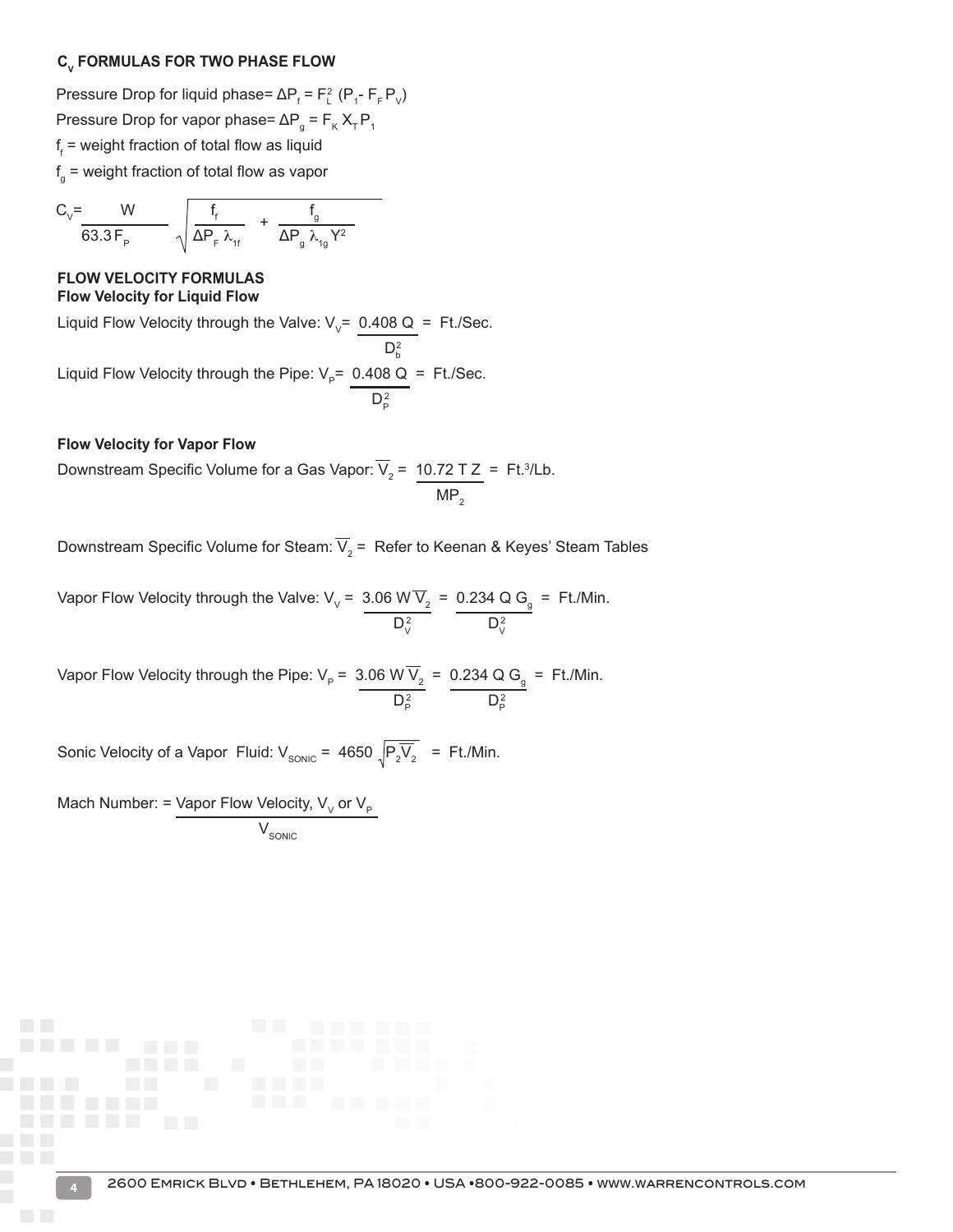#### **DEFINITIONS & NOMENCLATURE**

- $C_{v}$  = Valve Flow Coefficient
- $D_{\rm B}$  = Inside Diameter of Valve Body Outlet = Inches. See Table 4.
- $D_{p}$  = Inside Diameter of Outlet Pipe = Inches.
- $F_F$  = Liquid Critical Pressure Ratio Factor:
- $F_k$  = Ratio of specific Heats Factor.
- $F<sub>l</sub>$  = Liquid Pressure Recovery Factor.
- $\mathsf{F}_{\mathsf{L}}$  Required = The FL factor to avoid Choked Flow.
- $F_{L}$  Rated = The FL factor rated for individual Trim Styles. See Table 3.
- $F_{\rm p}$  = Piping Geometry Factor, If the valve size and pipe size are equal us 1.0, if not refer to ISA S75.01 section 4.3.
- $F<sub>p</sub>$  = Reynolds Number Factor, Normally = 1.0 but varies with very slow fluid velocities or very viscous fluids. Refer to ISA S75.01 section 4.4.
- $G<sub>i</sub>$  = Specific Gravity of a Liquid relative to water at 60 °F.
- $G<sub>a</sub>$  = Specific Gravity of a Vapor relative to air at 60 °F 14.7 PSIA.
- k = Ratio of specific Heats. See Table 2.
- $K<sub>c</sub>$  = Cavitation Index. See Table 3.
- M = Molecular Weight. See Table 2.
- $P_1$  = Valve Inlet Pressure (psia).
- $P_2$  = Valve Outlet Pressure (psia).
- $P_c$  = Fluid's Critical Pressure (psia) See Table 2.
- $P_{V}$  = Fluid's Vapor Pressure (psia).
- Q = Volumetric Flow Rate: Liquids(GPM) Vapor(SCFM)
- $T =$  Fluid Temperature in Degrees Rankine.  ${}^{\circ}R = {}^{\circ}F + 460$ .
- $V_a$  = Specific Volume of vapor, either gas or steam = Ft.3 / Lb.
- $W =$  Mass Flow Rate = Lb./Hr.
- X = Pressure Drop Ratio.
- $X<sub>T</sub>$  = Maximum Pressure Drop Ratio, varies with Trim Style. See Table 3.
- Y = Fluid Expansion Factor for vapor flow.
- Z = Compressibility Factor for vapor flow. Usually 1.0. Refer ISA Handbook of Control Valves, 2nd Edition, pages 488-490.
- $\lambda$  = Specific Weight = Lb./Ft.<sup>3</sup>

#### **SUBSCRIPTS:**

- 1 = Inlet conditions
- 2 = outlet conditions
- $v =$  valve
- $p = pipe$  $f =$  liquid
- $q = vapor$
- $b = body$

Flow velocity of a vapor, gas or steam, physically cannot exceed sonic velocity or Mach 1.0. Vapor flow is physically limited at sonic velocity and becomes choked. The choked sonic limitation may apply either at the valve trim or at the valve body's outlet. When the flow rate increases with the velocity at the valve's outlet at sonic, the valve's outlet pressure will rise increasing the fluid density and allowing a higher flow rate still limited at sonic velocity.

The ISA noise prediction formulas for vapor flow loses accuracy at Mach numbers larger than .33.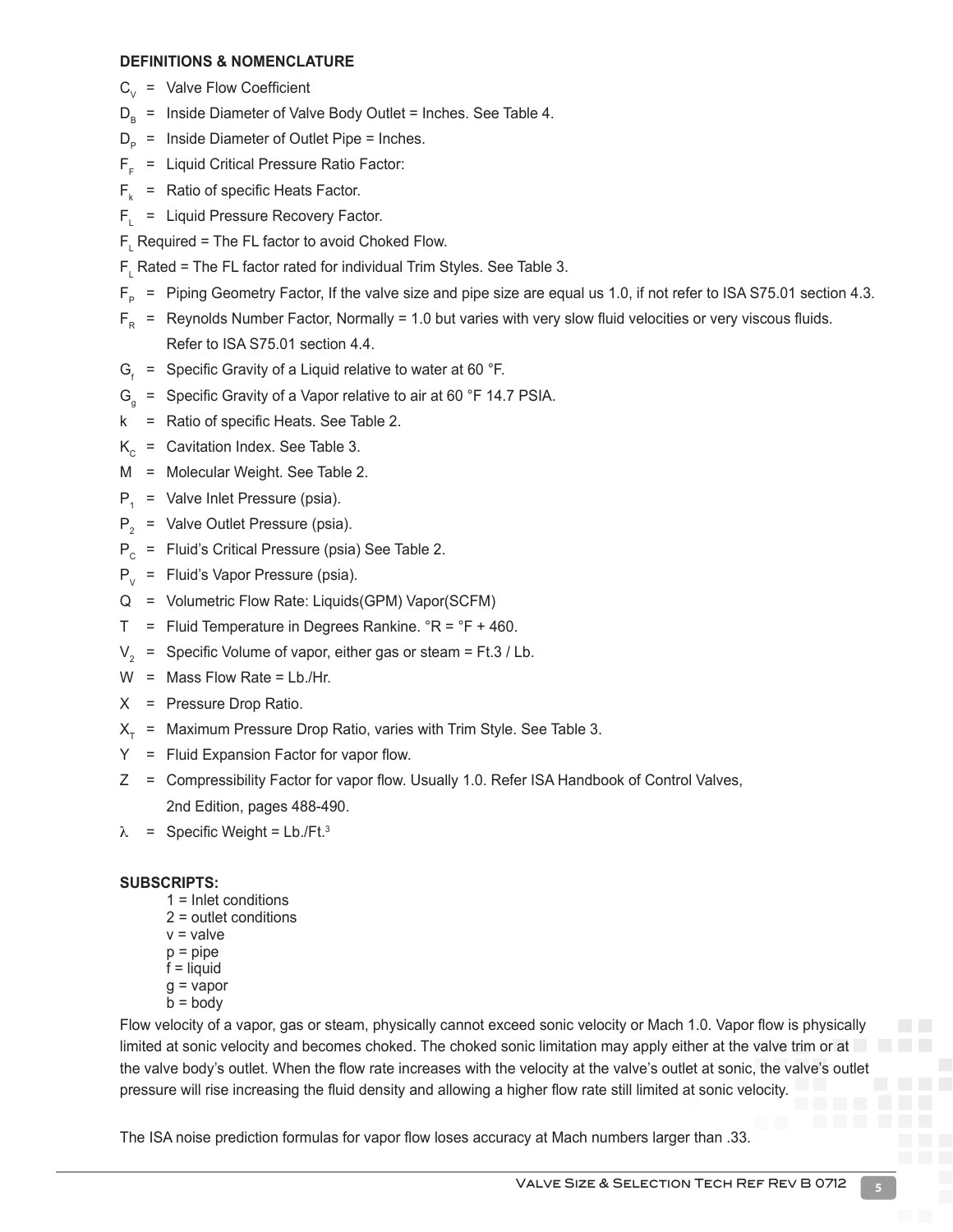#### **FLUID PROPERTIES Table 2**

|                 | <b>Name</b><br>of Fluid | <b>Fluid Form</b><br><b>Liquid Gas</b> |   | <b>Molecular</b><br>Weight<br>M | <b>Critical</b><br><b>Pressure</b><br>Pc psia | <b>Critical</b><br><b>Temperature</b><br>Tc(F) | <b>Ratio of</b><br>specific<br><b>Heats k</b> |
|-----------------|-------------------------|----------------------------------------|---|---------------------------------|-----------------------------------------------|------------------------------------------------|-----------------------------------------------|
|                 | Acetylene               | G                                      |   | 26.038                          | 905.04                                        | 95.27                                          | 1.26                                          |
|                 | Air                     | G                                      |   | 28.966                          | 546.79                                        | $-220.99$                                      | 1.4                                           |
|                 | Ammonia                 | L                                      | G | 17.031                          | 1637.48                                       | 270.59                                         | 1.31                                          |
|                 | Argon                   | G                                      |   | 39.948                          | 706.34                                        | $-188.23$                                      | 1.668                                         |
|                 | Benzene                 | L                                      | G | 78.114                          | 713.59                                        | 552.11                                         | 1.08                                          |
|                 | <b>Butane</b>           | G                                      |   | 58.124                          | 529.39                                        | 274.91                                         | 1.1                                           |
|                 | Butanol                 | Г                                      |   | 74.123                          | 639.62                                        | 553.55                                         |                                               |
|                 | Butene-1                | G                                      |   | 56.108                          | 583.0                                         | 295.6                                          | 1.11                                          |
|                 | <b>Butylene Oxide</b>   | Г                                      |   |                                 | 63.6                                          |                                                |                                               |
|                 | <b>Butadiene</b>        | L                                      |   | 54.092                          | 652.5                                         | 339                                            | 1.12                                          |
|                 | 1-Butene                | Г                                      |   | 56.108                          | 583.4                                         | 295.6                                          | 1.11                                          |
|                 | n-Butane                | G                                      |   | 58.1243                         | 551.1                                         | 305.7                                          | 1.1                                           |
|                 | Isobutane               | G                                      |   | 58.124                          | 529.1                                         | 274.9                                          | 1.11                                          |
|                 | n-Butanol               | L                                      |   |                                 | 638.3                                         |                                                |                                               |
|                 | Isobutylene             | Г                                      |   | 56.108                          | 580.5                                         | 292.6                                          | 1.12                                          |
|                 | Carbon Dioxide          | L                                      | G | 44.01                           | 1070.38                                       | 87.71                                          | 1.295                                         |
|                 | Carbon Monoxide         | Г                                      | G | 28.04                           | 507.63                                        | $-220.45$                                      | 1.395                                         |
|                 | Carbon Tetrachloride    | L                                      |   | 153.82                          | 661.37                                        | 541.85                                         | 1.067                                         |
|                 | Chlorine                | Г                                      | G | 70.906                          | 1116.79                                       | 291.29                                         | 1.355                                         |
|                 | Chlorobenzene           | L                                      |   | 112.559                         | 655.62                                        | 678.32                                         | 1.1                                           |
|                 | Chloroform              | L                                      |   | 119.38                          | 786.11                                        | 505.13                                         |                                               |
|                 | Chloroprene             | L                                      |   |                                 | 616.5                                         |                                                |                                               |
|                 | Cyclobutane             | Г                                      |   | 56.108                          | 723.24                                        | 367.82                                         | 1.14                                          |
|                 | Cyclohexane             | Г                                      |   | 84.162                          | 590.3                                         | 536.45                                         |                                               |
|                 | Cyclopentane            | Г                                      |   | 70.135                          | 654.15                                        | 460.88                                         | 1.11                                          |
|                 | Cyclopropane            | Г                                      |   | 42.081                          | 797.71                                        | 256.37                                         |                                               |
|                 | Crude Oil               | Г                                      |   |                                 |                                               |                                                |                                               |
|                 | Ethane                  | L                                      | G | 30.07                           | 707.79                                        | 90.05                                          | 1.18                                          |
|                 | Ethanol                 | Г                                      |   | 46.069                          | 925.34                                        | 469.49                                         | 1.13                                          |
|                 | Ethylbenzene            | L                                      |   | 106.168                         | 523.2                                         | 651.1                                          | 1.072                                         |
|                 | Ethyl Chloride          | L                                      |   | 64.515                          | 754.2                                         | 369.05                                         | 1.13                                          |
|                 | Ethyl Oxide             | G                                      |   |                                 | 1052.2                                        |                                                |                                               |
|                 | Ethylene                | L                                      | G | 28.054                          | 732.44                                        | 49.91                                          | 1.22                                          |
|                 | Ethylene Glycol         | L                                      |   | 62.069                          | 1117.2                                        |                                                |                                               |
|                 | Triethylene Glycol      | Г                                      |   |                                 |                                               |                                                |                                               |
|                 | Freon 11                | L                                      | G | 137.37                          | 635                                           | 338                                            | 1.14                                          |
|                 | Freon 12                | Г                                      | G | 120.92                          | 596.9                                         | 234                                            | 1.14                                          |
|                 | Freon 22                | Г                                      | G | 86.48                           | 716                                           | 204.8                                          | 1.18                                          |
|                 | Helium                  | L                                      |   | 4.003                           | 33.36                                         | $-450.33$                                      | 1.66                                          |
|                 | Heptane                 | Г                                      |   | 100.205                         | 396.8                                         | 512.7                                          | 1.05                                          |
| <b>Contract</b> | Hydrazine               | G                                      |   | 32.045                          | 2132.06                                       | 716.09                                         |                                               |
|                 | Hydrogen                | G                                      | G | 2.016                           | 188.55                                        | $-399.73$                                      | 1.412                                         |
|                 | Hydrogen Bromide        | Г                                      |   | 80.912                          | 1240                                          | 193.76                                         | 1.4                                           |
|                 | Hydrogen Chloride       | L                                      | G | 36.461                          | 1205.27                                       | 124.79                                         | 1.41                                          |
|                 | Hydrogen Floride        | L                                      |   | 20.006                          | 941.3                                         | 370.49                                         |                                               |
|                 | Hydrogen lodide         | Г                                      |   | 127.91                          | 1205.27                                       | 303.35                                         |                                               |
|                 | Hydrogen Sulphide       | L                                      |   | 34.076                          | 1296.64                                       | 229.91                                         | 1.32                                          |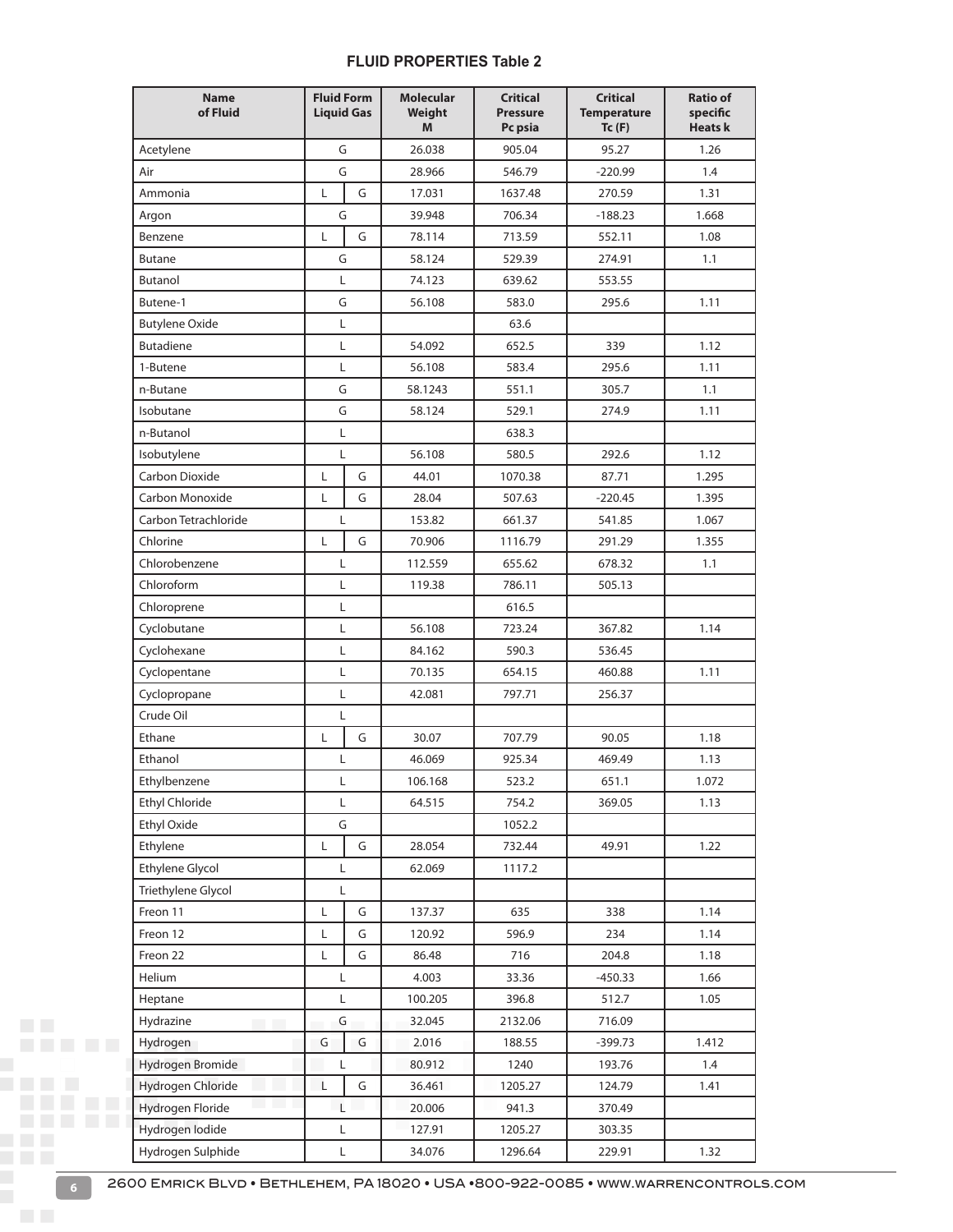#### **FLUID PROPERTIES Table 2**

| <b>Name</b><br>of Fluid | <b>Fluid Form</b><br><b>Liquid Gas</b> |   | <b>Molecular</b><br>Weight<br>M | <b>Critical</b><br><b>Pressure</b><br>Pc psia | <b>Critical</b><br><b>Temperature</b><br>Tc(F) | <b>Ratio of</b><br>specific<br><b>Heatsk</b> |
|-------------------------|----------------------------------------|---|---------------------------------|-----------------------------------------------|------------------------------------------------|----------------------------------------------|
| Isoprene                | L                                      |   | 16.043                          | 667.17                                        | $-116.77$                                      | 1.31                                         |
| Methane                 | L                                      | G | 16.043                          | 667.17                                        | $-116.77$                                      | 1.31                                         |
| Methanol                | L                                      |   | 32.042                          |                                               | 1153.05                                        | 463.01                                       |
| Methyl Chloride         | Г                                      | G | 50.49                           | 968.85                                        | 289.67                                         | 1.2                                          |
| 1-Methylchloride        | Г                                      |   | 84.922                          |                                               | 889.08                                         | 458.33                                       |
| O-Methylene Chloride    | L                                      |   |                                 |                                               | 910.9                                          |                                              |
| Napthalene              | Г                                      |   | 128.17                          |                                               | 587.40                                         | 887.45                                       |
| <b>Natural Gas</b>      | G                                      |   | 19.5                            | 670                                           | -80                                            | 1.27                                         |
| Neon                    | G                                      |   | 20.179                          | 400.30                                        | $-379.75$                                      | 1.667                                        |
| Nitric Oxide            | Г                                      | G |                                 | 30.006                                        | 941.30                                         | $-135.67$                                    |
| Nitrogen                | L                                      | G | 28.013                          | 493.13                                        | $-232.51$                                      | 1.4                                          |
| Nitrogen Dioxide        | L                                      |   | 46.006                          | 1479.8                                        | 316.52                                         | 1.29                                         |
| Nitrous Oxide           | G                                      |   |                                 | 44.013                                        | 1050.08                                        | 97.61                                        |
| n-Nonane                |                                        | G | 128.259                         | 335.1                                         | 610.6                                          | 1.04                                         |
| n-Octane                |                                        | G | 114.23                          | 362.60                                        | 456.35                                         | 1.05                                         |
| Oxygen                  | L                                      | G | 31.999                          | 730.99                                        | $-181.39$                                      | 1.397                                        |
| Pentane                 | G                                      |   | 72.151                          | 488.78                                        | 385.61                                         | 1.07                                         |
| Phenol                  | L                                      |   | 94.113                          | 889.56                                        | 789.56                                         | 1.09                                         |
| Propane                 | Г                                      | G | 44.097                          | 617.86                                        | 205.97                                         | 1.13                                         |
| n-Propanol              | L                                      |   |                                 |                                               | 751.3                                          |                                              |
| Propene                 | G                                      |   | 42.1                            | 661                                           | 198                                            | 1.14                                         |
| Propylene               | L                                      |   | 42.081                          | 667.17                                        | 197.51                                         | 1.154                                        |
| Propyl Oxide            | L                                      |   |                                 |                                               | 714.7                                          |                                              |
| Sea Water/Brine         | L                                      |   | 18                              | 3200                                          | 705.47                                         | 1.33                                         |
| Sulfuric Acid           | L                                      |   |                                 |                                               |                                                |                                              |
| Sulfur Dioxide          | L                                      | G | 64.059                          | 1142.90                                       | 315.59                                         | 1.29                                         |
| Sulfur Trioxide         | L                                      |   | 80.058                          | 1190.7                                        |                                                | 423.8                                        |
| Tolulene                | L                                      |   | 92.141                          | 587.40                                        | 609.53                                         | 1.06                                         |
| Water                   | L                                      | G | 18.015                          | 3208.24                                       | 705.47                                         | 1.335                                        |
| M-Xylene                | Г                                      |   | 106.168                         | 514.4                                         | 650.9                                          | 1.072                                        |
| O-xylene                | L                                      |   | 106.168                         | 540.8                                         | 674.7                                          | 1.049                                        |
| P-xylene                |                                        | Г | 106.168                         | 510                                           | 649.5                                          | 1.073                                        |

#### **Fluid Properties**

Table 2 lists many fluid properties needed for valve sizing. These fluid properties are in Warren's Valve Sizing Program's database and do not need manual entry.

## $F_L$ , K<sub>c</sub>, & X<sub>T</sub> Factors Table 3

| <b>Valve Trim Style</b>      | $F_1 - Rated$ | $K_c$ | X,   |
|------------------------------|---------------|-------|------|
| 1840                         | 0.81          | 0.69  | 0.72 |
| 1843                         | 0.81          | 0.69  | 0.72 |
| 2820                         | 0.81          | 0.69  | 0.72 |
| 2920                         | 0.81          | 0.69  | 0.72 |
| 2922                         | 0.81          | 0.69  | 0.72 |
| 2923                         | 0.81          | 0.69  | 0.72 |
| 3800 Flow-To-Open (average)  | 0.74          | 0.64  | 0.63 |
| 3800 Flow-To-Close (average) | 0.48          | 0.42  | 0.42 |
| 5840                         | 0.81          | 0.69  | 0.72 |
| 5843                         | 0.81          | 0.69  | 0.72 |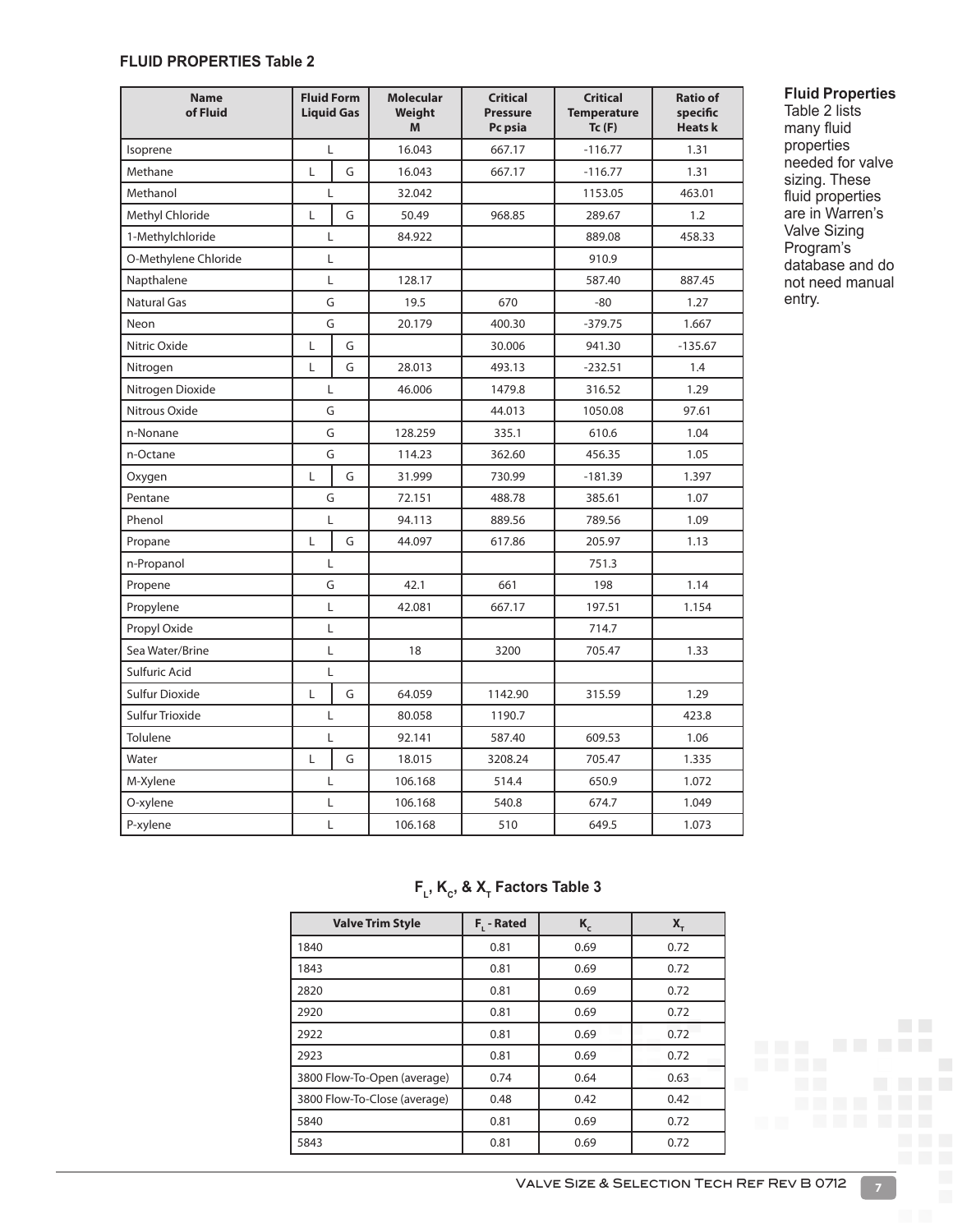| <b>Nominal</b>   | <b>ANSI Pressure Class</b> |        |  |
|------------------|----------------------------|--------|--|
| <b>Body Size</b> | 150                        | 300    |  |
|                  | 1.06''                     | 1.06'' |  |
| 1.5              | 1.63''                     | 1.63'' |  |
| $\overline{2}$   | 2.00''                     | 2.00'' |  |
| 3                | 3.00''                     | 3.00'' |  |
| 4                | 4.00''                     | 4.00'' |  |
| 6                | 6.00''                     | 6.00'' |  |
| 8                | 8.00''                     | 8.00'' |  |

#### **SEAT LEAKAGE**

The Fluids Control Institute (FCI) Standard ANSI/FCI 70.2 establishes a Valve's allowable seat Leakage Rate. The standard recognizes five degrees of seat tightness.

| <b>Leakage Class</b> | <b>Maximum Seat Leakage</b>                          | <b>Test Fluid</b> | <b>Test Pressure</b>     | <b>Relative Seat</b><br><b>Tightness</b> |
|----------------------|------------------------------------------------------|-------------------|--------------------------|------------------------------------------|
| Class II             | 0.5% of rated $C_{1}$                                | Water             | 45 to 60 PSI             | 1.0                                      |
| Class III            | 0.1% of rated $C_{1}$                                | Water             | 45 to 60 PSI             | 5.0                                      |
| Class IV             | 0.01% of rated $C_{1}$ ,                             | Water             | 45 to 60 PSI             | 50                                       |
| $Class IV+$          | 0.005 ml/min/inch of trim<br>size / DP (PSI)         | Water             | Max Operating $\Delta P$ | 30,000                                   |
| Class V              | 0.0005 ml /min/inch of<br>trim size/ $\Delta P(PSI)$ | Water             | Max Operating $\Delta P$ | 300,000                                  |
| Class VI             | about 0.9 ml/min *                                   | Air               | 50 PSI                   | 600,000                                  |

#### **ALLOWABLE SEAT LEAKAGE CLASSES Table 5**

\* Leakage rate varies by valve size, Refer to the Standard ANSI/FCI 70.2.

Warren offers Class II, Class III, Class IV, Class IV+, & Class VI

The Relative Seat Tightness is at a 50 ΔP. For example, a Class IV leakage rate is 1/50 as much as Class II Class IV+ is a proprietary designation of Warren Controls and is not an ANSI/FCI classification. Class VI is for resilient seated valves; the other classes are for metallic seats.

#### **ACTUATOR SIZING**

The actuator sizing process matches our actuator's force output with our valve trim's required stem forces. The result is the maximum obtainable pressure drop at the different seat leakage classes. The process considers the valve's shut off condition. The flowing conditions also require an adequate match between the actuator and trim forces but the shut off condition is dominant and determines the allowable.

UA= Unbalanced Area (Balanced Trim) = {(Cage ID)<sup>2</sup> - (Seat ID)<sup>2</sup>} ( $\pi/4$ ) = In<sup>2</sup>

UA= Unbalanced Area (Unbalanced Trim) = {(Seat ID)<sup>2</sup> - (Seat ID)<sup>2</sup>} ( $\pi/4$ ) = In<sup>2</sup>

CL= Seat Contact Load = (Seat ID)  $\pi$  (Load Factor) = Lb./In. of circumference

Load Factors vary with seat leakage class

PF = Packing Friction (Teflon Packing) = 20 Lb.

PF = Packing Friction (Grafoil Packing) - (Stem Dia.) (P<sub>1</sub>) (Packing Height) (.15)

PF for Grofoil Packing friction should never be less than 25 Lb.

RF = Plug Seal Ring Friction = (Cage ID) (2) (π) + [(Cage ID)<sup>2</sup> - (Seal Groove)2]  $\pi$ /4 (0.003) ΔP

Direct Actuator Output = (Effective Diaph. Area) (Actuator Press.- Final Spring Pressure)

Reverse Actuator Output = (Effective Diaph. Area) (Initial Final Spring Pressure)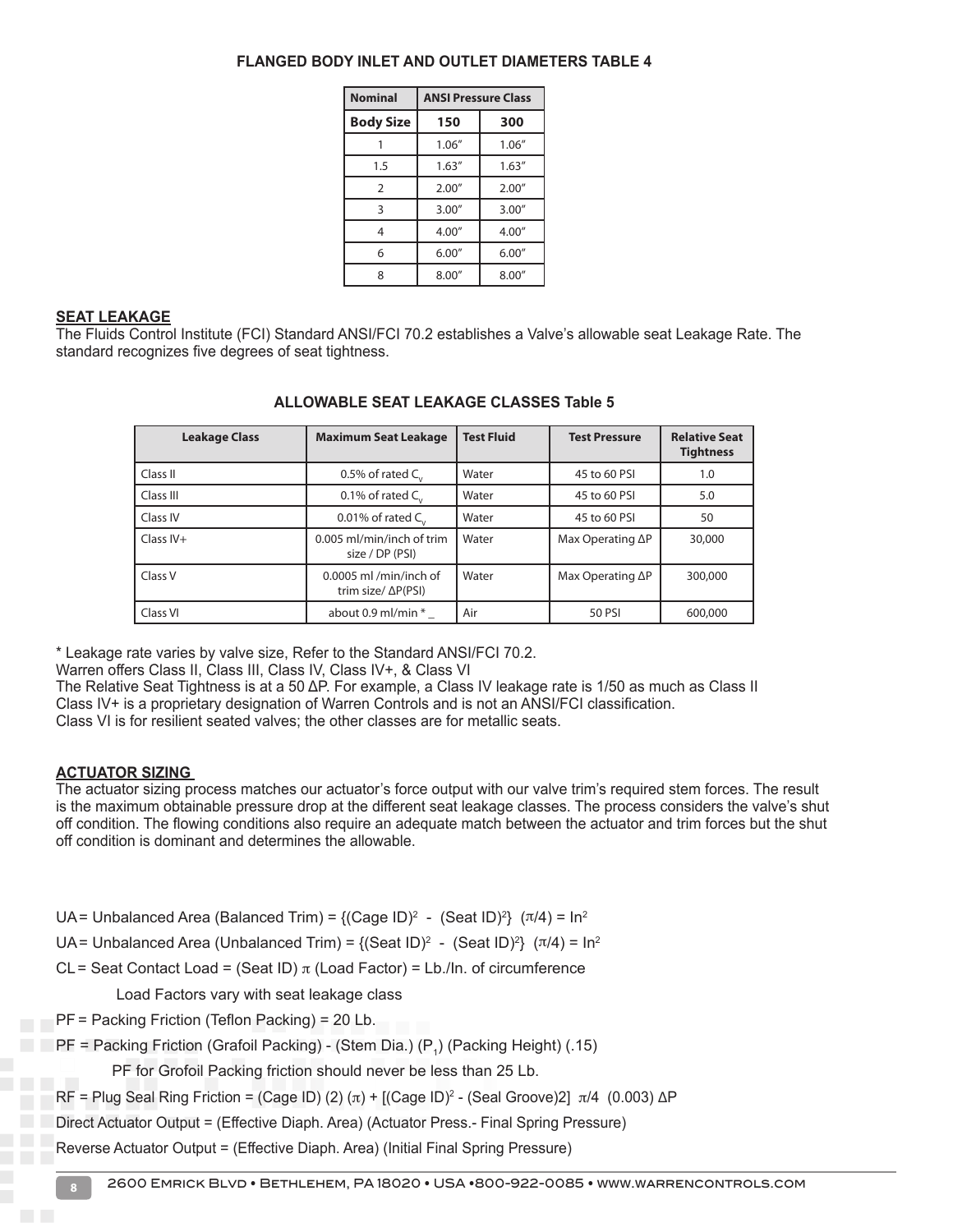The "Initial Spring Pressure" is the actuator pressure when the valve stem begins to move. The "Final Spring Pressure" is the actuator pressure when the valve stem reaches full travel. Allowable  $\Delta P = (Actuator Output) - PF - RF - CL$  For Balanced Trim Flow to Close under the control of the UA state of the UA Allowable  $\Delta P = (Actuator Output) - PF - CL$  For Unbalanced Trim Flow to Open **UA** 

Be sure that the allowable pressure drop cannot exceed the Body's ANSI pressure rating. **ΔP Tables** are available in the individual product specifications of each respective valve series.

#### **APPLICATION GUIDE FOR CAVITATION, FLASHING AND COMPRESSIBLE FLOW SERVICES**

Valve applications involving cavitation, flashing and noise reduction of compressible flow require special sizing and application considerations and, in most cases, special trims are required. The following section discusses these phenomena with a definition, a list of possible countermeasures, tips, and a technical discussion of the phenomena. Cavitation and flashing are in the "Liquid Flow" Section and compressible flow noise reduction is in the "Compressible Flow Noise" Section.

#### **LIQUID FLOW**

Cavitation and flashing applications require accurate prediction to determine when they occur and proper valve selection to supply the best trim for the application. Notably requiring an increasingly more tortuous path as these conditions begin and escalate to prevent their occurrences.

Avoidance based on trim style, though costly and effective is a common selection technique. At Warren Controls we prefer to explore avoidance via system design.

#### **CAVITATION**

#### *Cavitation Definition*

Cavitation is a two stage phenomena with liquid flow. The first stage is the formation of vapor bubbles in the liquid as the fluid passes through the trim and the pressure is reduced below the fluid's vapor pressure. The second stage is the collapse of the vapor bubbles as the fluid passes the vena contracta and the pressure recovers and increases above the vapor pressure. The collapsing bubbles are very destructive when they contact metal surfaces and as the bubble collapse may produce high noise levels as the liquid "microjet" impacts the adjacent surfaces.

#### *Cavitation Countermeasures*

There are several ways to deal with cavitation.

**Method 1: Cavitation avoidance:** Cavitation may be avoided by selecting a valve style that has FL (rated) values greater than required for the application. This is an especially useful advantage of globe valves over ball and butterfly valves.

Cavitation may also be avoided with the installation of an orifice plate downstream of the valve that shares the pressure drop. The valve's pressure drop is reduced to the point of avoiding damaging cavitation. The downstream orifice plate also should be sized to avoid damaging cavitation. This may not be suitable for applications with a wide flow range as the low flow condition may put the entire pressure drop on the valve.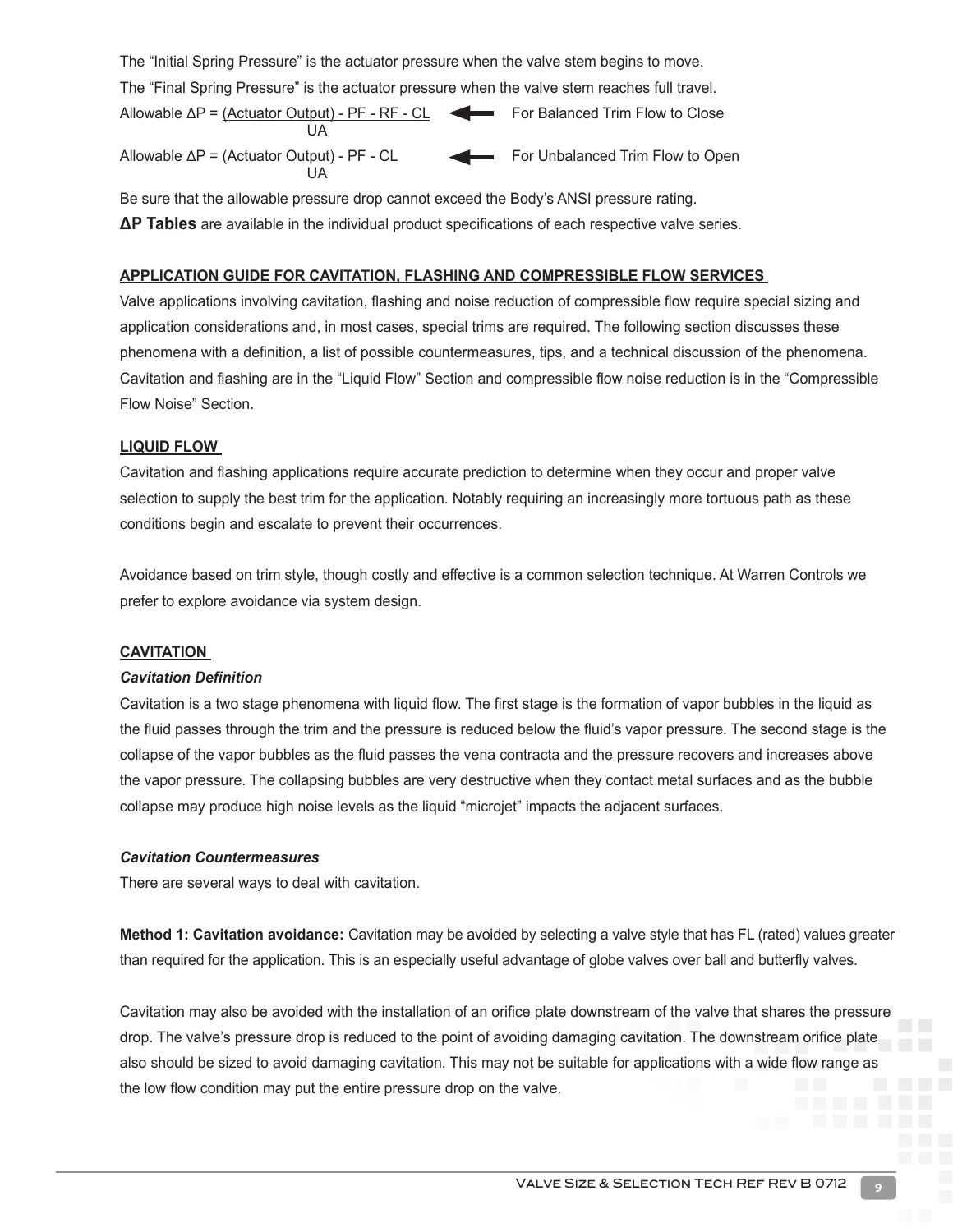**Method 2: Cavitation Tolerant:** Standard trim designs may tolerate mild cavitation applications. These applications will have increased flow noise from the mild cavitation but should not result in damage from cavitation.

**Method 3: Cavitation Containment:** A trim design that allows cavitation to occur but in a harmless manner (such as avoiding contact with metal surfaces) may be effective in preventing cavitation damage and reducing cavitation noise. Cavitation containment designs are limited to cavitation applications of moderate intensity.

**Method 4: Cavitation Prevention:** A trim design that takes the pressure drop in several steps or stages may avoid the formation of cavitation. These trim designs are more expensive than other methods but may be the only alternative in the more severe cases of cavitation.

#### **APPLICATION OF WARREN TRIMS IN CAVITATION SERVICE**

**Cavitation Avoidance:** Wherever possible, try to reduce unnecessarily high-pressure drops to avoid cavitation in the first place. Several design constraints can be re-evaluated in this process. Temperature is also a contributing factor to be considered and evaluated.

**Cavitation Tolerant:** Hardened trims are resistant to incipient cavitation service where the FL (required) exceeds the FL (rated) and the inlet pressure is 150 psig or less for 17-4 Trim or 300 psig or less with Stellited (Alloy 6) or Ceramic Trim. At these inlet pressures, the severity of cavitation may be small enough to ensure reasonable trim life. Use the Warren Valve Sizing program and assistance from the Application Engineering department to determine.

The unbalanced Plug Control Trims with tungsten carbide or ceramic may withstand cavitation up to an inlet pressure of 2000 psig. However, these trims will not reduce noise. Oversized bodies are recommended to avoid body erosion.

**Cavitation Containment:** Special cavitation reduction trims are appropriate where the FL (required) exceeds .94. The flow noise from cavitation will be reduced by the use of such trims. Flow noise calculation is automatic with Warren's Valve Sizing Program. However, at this time, Warren Controls does not offer any special cavitation reduction trim.

Some cavitation reduction trim will make multiple small cavitation plumes that will not as readily cause erosion damage and will generate less noise than a trim with plug or cage port control. Typically, in a Globe valve, this trim is used only in the flow down direction.

**Cavitation Prevention:** Special trims with multiple stages might be required to suit a particular application, or paired valves may need to split-drop in series. These trims and two valve solutions will cost significantly more than the other options discussed but will be applicable in conditions beyond the others. Consult with Application Engineering for any cavitating applications to see what may be done.

#### **THE CAVITATION PHENOMENA**

#### **FLUID AND PRESSURE PROFILE**

A control valve creates a pressure drop in the fluid as it controls the flow rate. The profile of the fluid pressure, as it flows through the valve, is shown in the following graph. The fluid accelerates as it takes a pressure drop through the valve's trim, It reaches its highest velocity just past the throttle point, at a point called the vena contracta. The fluid is at its lowest pressure and highest velocity at the vena contracta. Past the vena contracta the fluid decelerates and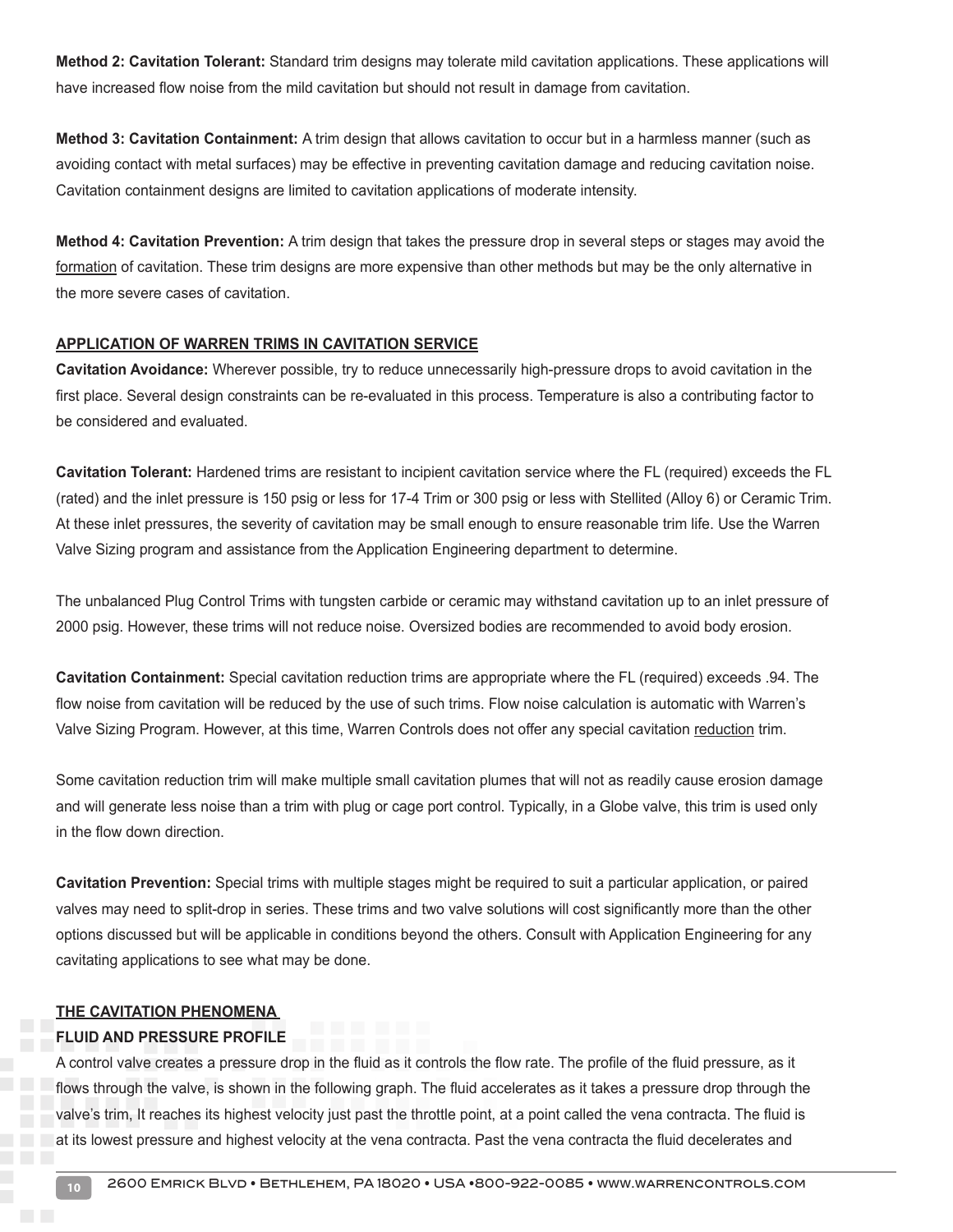some of the pressure drop is recovered as the pressure increases. For globe valves, the pressure difference from the inlet pressure P1 to the vena contracta pressure PVC is about 125% of the P1 to P2 pressure drop. The pressure in the vena contracta is not of importance until it is lower than the fluid's vapor pressure. Then the fluid will quickly form vapor bubbles and, if the pressure increases above the vapor pressure, the vapor bubbles instantly collapse back to liquid. This is cavitation. It will occur when the vapor pressure, as shown in the following graph, is more than the vena contracta pressure but less than the outlet pressure, P2. When the Vapor pressure is less than the vena contracta pressure, there is full liquid flow with no cavitation.



**Time line of fluid passing through various points in the Valve**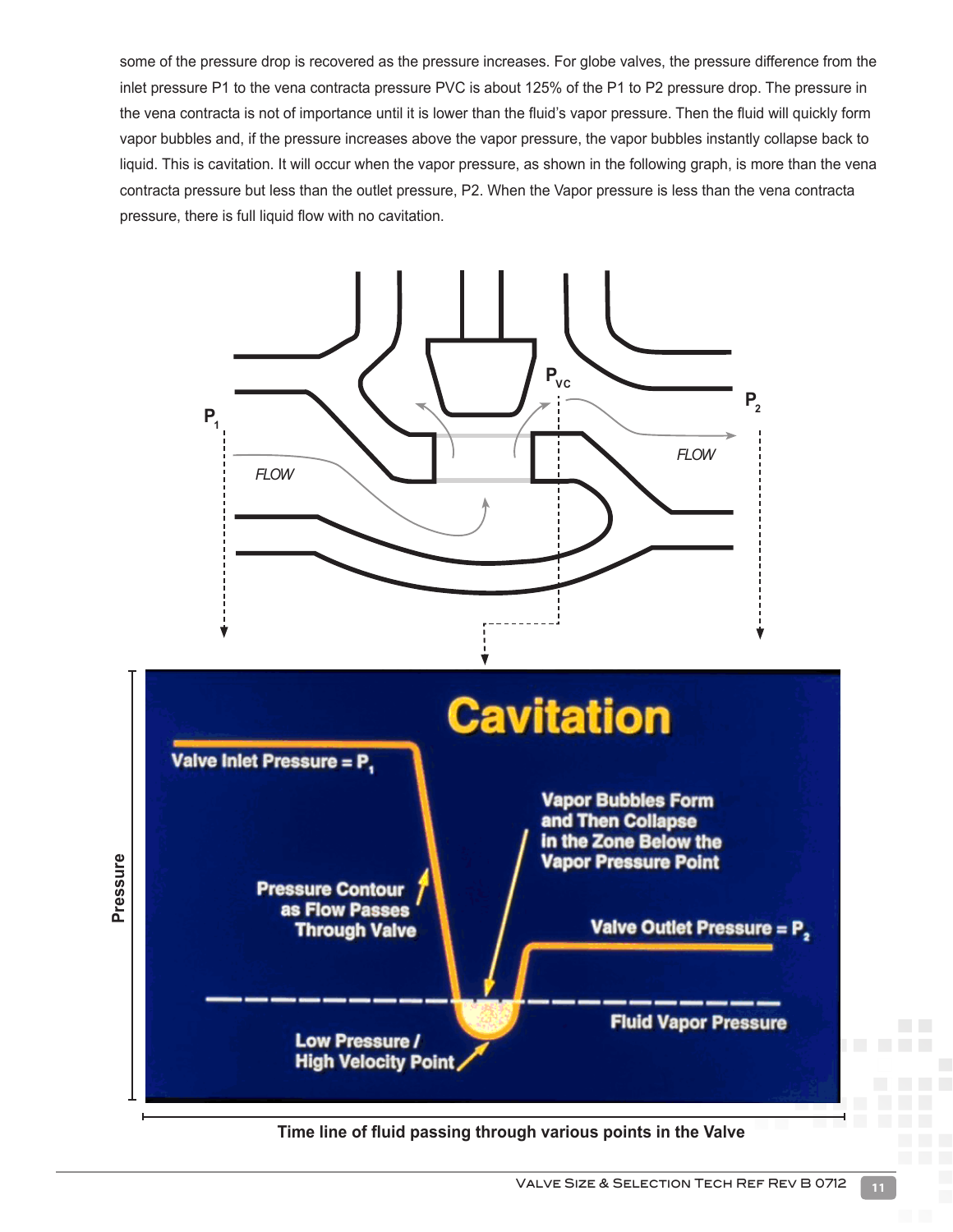#### **CAVITATION IN CONTROL VALVES CAN HAVE FOUR NEGATIVE EFFECTS;**

- 
- Restricts fluid flow  **Causes severe vibrations**
- Erodes metal surfaces Generates high noise levels.

#### **CHOKED FLOW AND INCIPIENT CAVITATION**

The liquid flow rate will increase as pressure drop increases (outlet pressure decreases). However, when cavitation vapor bubbles form in the vena contracta, the vapor bubbles will increasingly restrict (or "crowd out") the flow of liquid until the flow is fully choked with vapor. This condition is known as "choked flow" or "critical flow".

When the flow is fully choked, the flow rate does not increase when the pressure drop is increased. The relationship of flow to √P1− P2 is linear until cavitation begins to form at the point of incipient cavitation. As more cavitation forms, the more the flow curve bends until it is horizontal and fully choked with the flow not increasing with additional pressure drop. 2

The larger the FL factor, the greater the pressure drop that can be taken before choked flow occurs. Note the differences in Table 3.

The point of "Incipient Cavitation" can be predicted with the ΔP Incipient in the equation in the "CV Formulas for Liquid Flow" using the KC factor. Values for KC are shown in table 3. Cavitation will begin at the point of "Incipient Cavitation" and increase in intensity to the point of choked flow. Cavitation at point of "Incipient Cavitation" is not damaging and is almost undetectable. At some point between incipient and choked, the cavitation may damage most trim styles. The location of the "Damage" point varies with trim style and material. A larger KC is preferred so the incipient cavitation range to choked flow is as small as possible.

As the point of damaging cavitation is not easily defined, sizing and application methods use the Critical Pressure Drop and the Required FL to rate trims for cavitation service. The KC value is not used for trim selection only flow noise prediction.



#### **CAVITATION DAMAGE**

Cavitation damage problems are more likely to occur with water flow as water has a welldefined vapor pressure and the vapor bubble collapse is instantaneous. Hydrocarbon fluids have a less precise vapor pressure and are often a compound with several vapor pressures. Cavitation

damage with hydrocarbon fluids is usually less severe than water, as the bubble collapse is not as sudden and can be cushioned by other vapors. However the vibration and flow noise problems remain.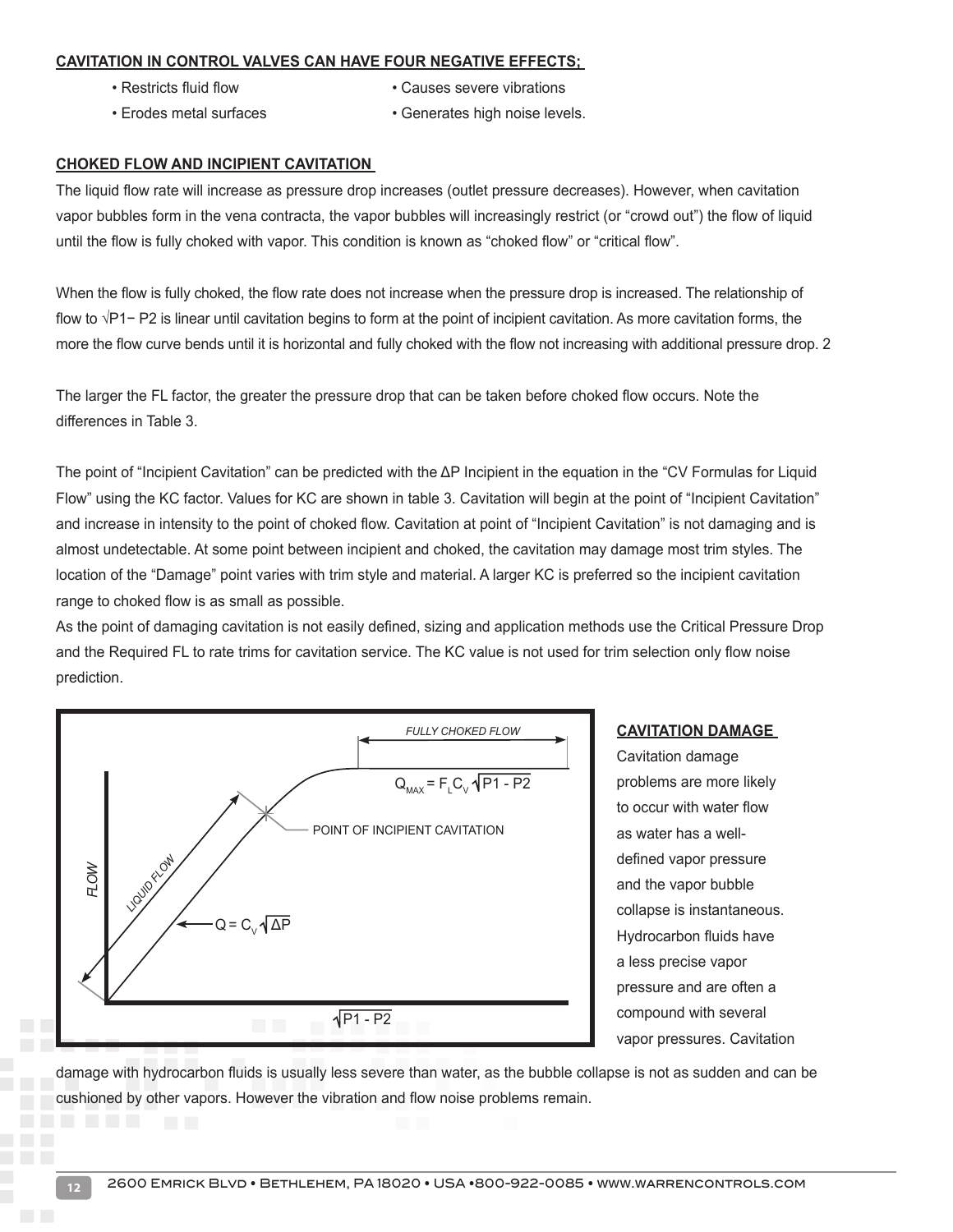The fluid's inlet pressure is proportional to the amount of energy available to cause cavitation damage. Higher inlet pressures will produce more intense and more damaging cavitation. The amount of cavitation is related to the degree the required FL exceeds the rated FL. As the required FL exceeds the rated FL, the amount of cavitation increases. A valve with a rated FL of .90 in an application requiring a FL of .96 will have more cavitation than an application requiring .92. There will be more cavitation but not more flow!

The generation and implosion of the vapor bubbles will cause vibration to the valve's Plug that may cause wear between the Plug and Cage or Guide and can cause Stems to break.

The implosion of the bubbles when near or on a metal surface can generate extremely high shock stresses in the metal surface that usually damages the metal with severe erosion of the metal. This phenomenon, when severe, can destroy trims within hours! The generation and implosion of the vapor bubbles will cause significantly elevated flow noise in addition to vibration.

The cavitation bubbles will form a vapor plume in the liquid. The larger the plume, the noisier the flow and the more likely it is to cause erosion damage. The size of the plume is dependent on trim style and severity of cavitation. Cavitation reduction trim designs with many small orifices will have significantly smaller vapor plumes with less noise and a reduced damage potential than a standard trim. Warren does not currently offer such trims.

There is not much positive to say about cavitation. Valves improperly applied or without adequate cavitation protection can lead to early failure, destruction of valve and piping and possible support damage.

#### **FLASHING**

#### **Flashing Definition**

Flashing is a one-stage phenomenon somewhat similar to cavitation. The difference is the downstream pressure does not recover enough to be above the fluid's vapor pressure. The vapor bubbles in the liquid do not collapse and they remain in the fluid as vapor. Generally only part of the fluid vaporizes so the resulting flow downstream of the valve is two phase, vapor and liquid. Flashing is similar to cavitation in some respects but is not quite as severe. There are means to prevent or retard cavitation but not flashing! If the valves outlet pressure is below the vapor pressure, flashing will occur regardless of the valve's trim.

#### **The Flashing Phenomena**

Liquids in flashing service undergo a transformation from all liquid flow to two-phase flow of flashed vapor and the remaining liquid. The liquid will flash until thermodynamic equilibrium is achieved with the vapor fully saturated. Often the majority of the volume will be vapor and some of the remaining liquid will be suspended as droplets in the vapor. As the velocity of the vapor can reach as high as sonic velocity, the liquid droplets can cause severe erosion of the valve body and the downstream piping. The flashing process is highly turbulent with the liquid impacting the valve trim at high velocity. The effects of the turbulent flashing liquid can cause trim instability if it impacts the control surfaces of the Plug. For this reason, Plug Control Trim is not ideal for flashing service. Specifically designed cavitation reduction trims will distribute the flashing process into a large number of small jets reducing the total turbulence and reducing the vibration effects on the Plug and the erosion effects to the body. Often flashing service will be in the flow down direction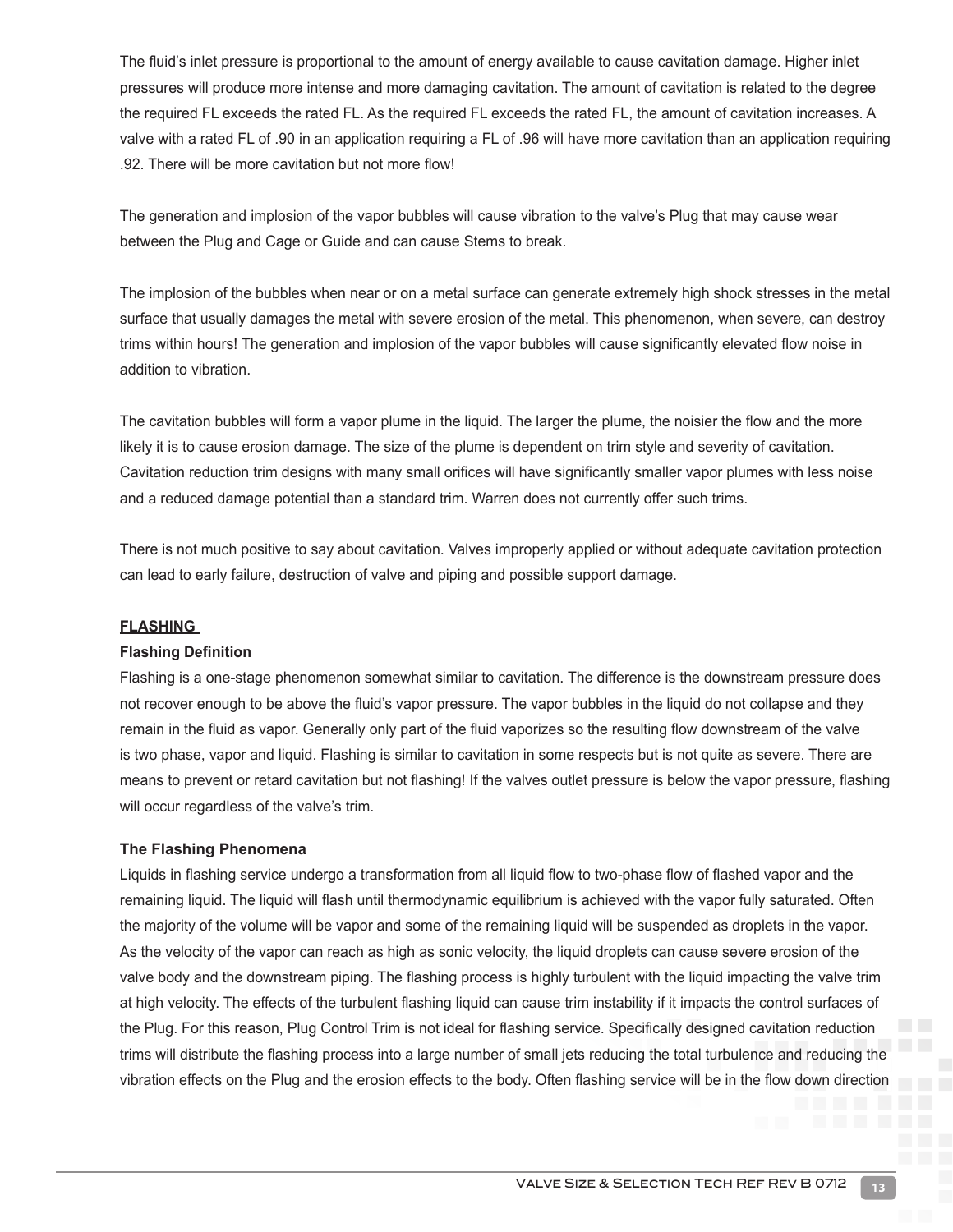through an angle style body. The object is to get the flashing through the valve without significant contact with the body. As Warren does not have an angle body or anti-cavitation trim, our best solution is through avoidance. Flashing service with pressure drops less than 50 PSI will have less severe turbulence so the standard Hardened Trims with flow down patterns will be suitable.

#### **Flashing Countermeasures**

There are several measures that should be made in flashing applications.

**Body Material:** The flashing process can cause body erosion that may reduce the body's wall thickness to less than required by codes. The fluid in the valve body downstream of the trim is highly turbulent as a two-phase flow mixture of vapor and liquid. The turbulent mixture can easily erode body materials, such as carbon steel, that may not have sufficient erosion resistance.

**Trim Selection:** Avoid the use of Balanced Plug Control Trim in flashing applications as the flashing process may make the trim unstable. High-pressure drops in flashing service is best served with special cage control trim with multiple small orifices, that reduce the trim's vibration from the fluid's turbulence, or at least Unbalanced Plug Control Trims with tungsten carbide or ceramic.

#### **APPLICATION OF WARREN VALVES IN FLASHING SERVICE**

**Body Material:** The flashing process can cause some valve body erosion that may reduce the body's wall thickness to less than required by codes over time. All flashing service should have stainless steel or Chrome-Moly (WC6) bodies for best wear resistance. Carbon steel will show some wear. Cast iron and ductile iron are not suitable.

**Trim Selection:** If the pressure drop is 100 PSI or less, standard Cage Control Trim is suitable. Plug control Trim is not recommended for flashing service. For pressure drops greater than 100 psi, Unbalanced Plug Control Trims with Alloy 6 or ceramic are recommended.

#### **LIQUID FLOW VELOCITY - BODY MATERIAL**

High liquid flow velocities in valve bodies can cause metal erosion even though there may be no cavitation or flashing. Liquid flow velocity in valve bodies should be limited to the velocities shown in Table 6 to avoid flow erosion. The body's flow velocity, for liquid flow, can be calculated. The body flow velocity at the smallest flow passage, usually the body inlet or outlet, should not exceed the velocities in Table 6.

|                                | <b>APPLICATION LIMITS</b> |             |                        |  |  |  |
|--------------------------------|---------------------------|-------------|------------------------|--|--|--|
| <b>BODY</b><br><b>MATERIAL</b> | <b>Pressure Drop</b>      |             |                        |  |  |  |
|                                | $>$ 500 PSI               | $<$ 500 PSI | <b>Infrequent</b>      |  |  |  |
| Cast Iron                      | N/A                       | 30 ft/Sec   | < 2% of time 35 ft/Sec |  |  |  |
| Ductile Iron                   | N/A                       | 35 ft/Sec   | < 2% of time 45 ft/Sec |  |  |  |
| Carbon Steel                   | 30 ft/Sec                 | 40 ft/Sec   | < 2% of time 50 ft/Sec |  |  |  |
| Stainless or WC6 (Cr-Mo)       | 45 ft/Sec                 | 60 ft/Sec   | 90 ft/Sec              |  |  |  |

#### **LIQUID FLOW VELOCITY LIMITS Table 6**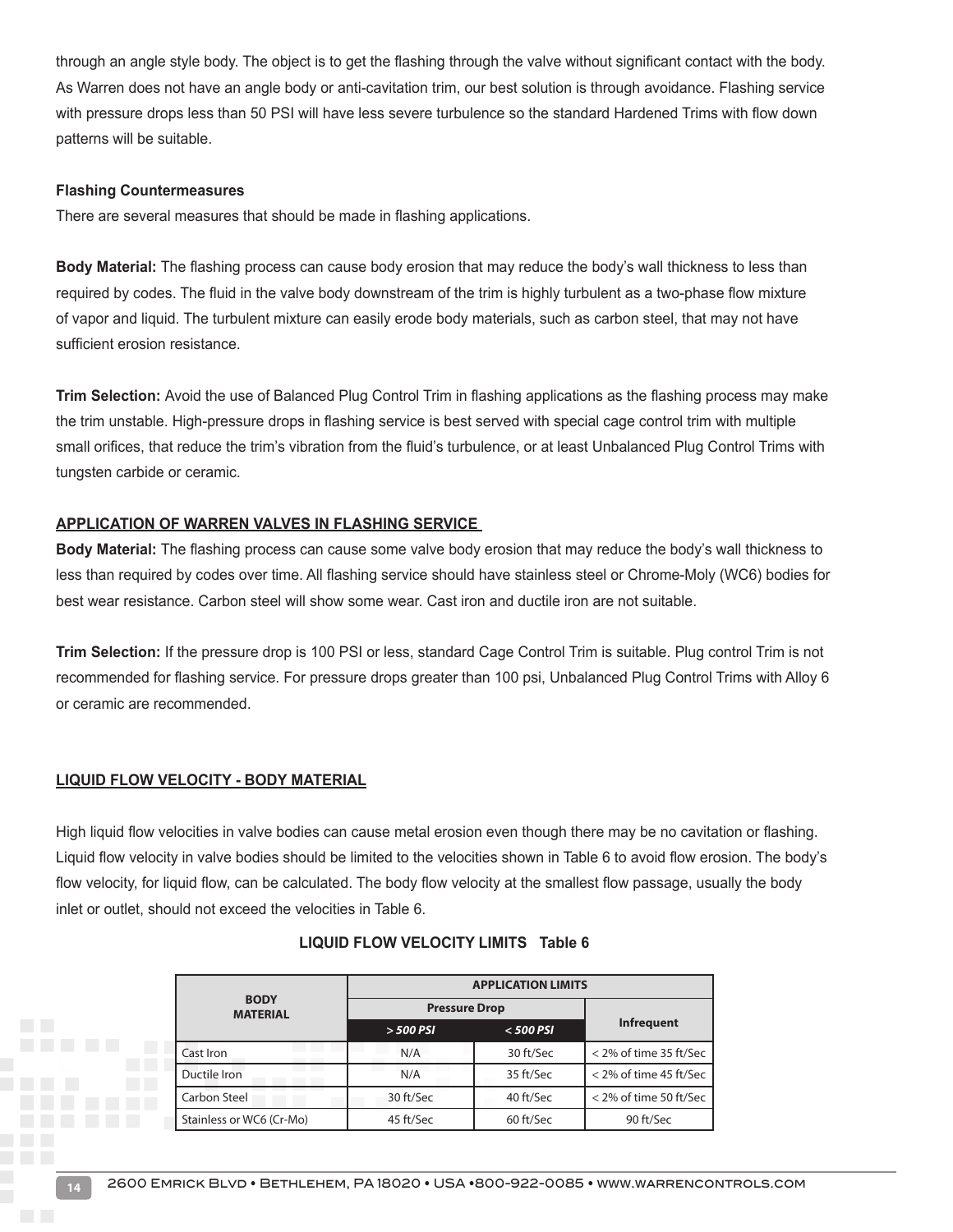#### **COMPRESSIBLE FLOW NOISE**

#### **Compressible Flow Noise Overview**

Flow noise from compressible flow is a major application consideration. The flow noise must be accurately predicted and the appropriate valve trim chosen to meet the customers requirements and assure good valve operation.

Compressible flow noise is generated by fluid turbulence, the more turbulence the more noise. Fluid turbulence is increased by higher flow rates and by a higher fluid pressure drop through valve trim. As the valve's pressure drop reaches the critical condition and the speed of sound is reached in the flow stream's vena contracta, shock waves are produced that increases the noise level above that produced by turbulence alone.

#### **Compressible Flow Noise Countermeasures**

There are several methods to reduce compressible flow noise.

**Multiple Orifice Trims:** A trim with a high number of small flow orifices will produce less flow noise than a trim of equal flow capacity with either four or one flow orifices. The small holes produce smaller flow jets that generate proportionally less noise, as the small holes are less efficient in converting mechanical power to acoustical power than large holes. These trim designs generally have multiple small orifices and are significantly quieter than standard plug or cage control trims.

**Backpressure Orifice:** The flow noise increases rapidly with increased pressure drop especially when the critical pressure drop is exceeded. However if two devices can share the total pressure drop, the flow noise can be significantly reduced. This can be accomplished with a fixed orifice plate downstream of a control valve. At maximum flow the valve and orifice plate can have about the same pressure drop and generate less noise than taking the total drop across the valve alone. At lower flow rates, the noise from flow through the valve will probably be less than at full flow even though the valve's pressure drop increases as the pressure drop across the fixed orifice plate decreases. The backpressure orifice plate might be in the form of a cylindrical diffuser. The backpressure orifice device also should be sized for flow noise.

**Two Stage Trim:** A two-stage valve will reduce flow noise beyond the noise reduction of the multiple orifice trim. The two-stage trim is similar to two multiple orifice trims, one inside of the other. The inner stage takes the majority of the pressure drop with the outer stage acting as a diffuser to reduce flow turbulence.

At present, Warren does not offer any such low noise or anti-cavitation trim.

#### **APPLICATION OF WARREN TRIMS IN COMPRESSIBLE FLOW APPLICATIONS**

Low noise considerations should be applied when the predicted noise level exceeds the customers requirement or when the noise level exceed 110 dBA.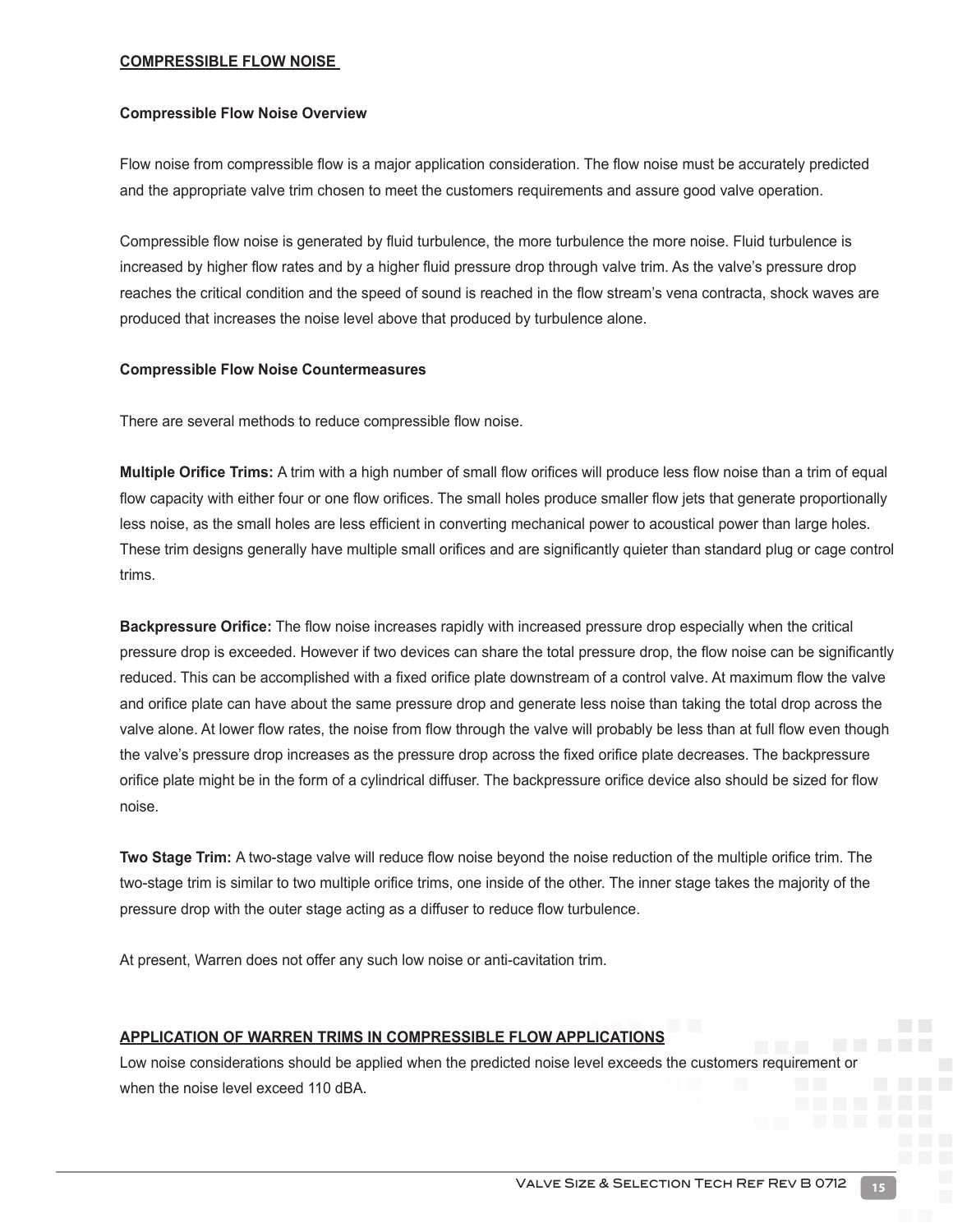**Standard Trims:** Calculate the flow noise for the specified conditions. The standard Plug Control, flow up, or the Cage Control, flow down, may meet the customer's noise requirements or our 110 dBA limit. In this case no further measures are required providing the downstream flow velocity is not excessive.

**Compressible Flow Velocity Limits:** If flow noise is being controlled, the flow velocity in the valve body and downstream piping should be limited to 1/3 sonic velocity for DB II and 1/2 sonic velocity for DB I trims. Higher velocities will generate significant flow noise in the pipe even though a low noise trim is installed. Applications with low outlet pressures can readily have high downstream velocities. Sonic velocity at the valve's outlet can produce flow noise as high as 135 dBA as the shock waves from the sonic velocity will propagate downstream as the pipe acts as a megaphone! The body's flow velocity, for compressible flow, can be calculated using the body outlet diameter from Table 4.

**Two Stage Trims and Backpressure Orifices:** Two stage trims and backpressure orifices require special analyses and designs not currently available as standard. The use of two stage trims and downstream orifices may reduce the flow noise an additional 10 dBA beyond the reduction of a noise reduction trim. Consult Warren's Application Engineering for applications requiring noise reduction.

#### **THE COMPRESSIBLE FLOW NOISE PHENOMENA**

A control valve's integral function is to create a pressure drop, the pressure drop creates flow, as well as fluid turbulence and the turbulence generates flow noise. The resultant flow noise is inevitable but can be minimized by trim and valve selection as well as piping design.

Flow noise produced by a valve will be transmitted through the wall of the downstream pipe. Very little noise will come through the valve body wall as the area of the pipe's wall is tremendously larger and the pipe's wall thickness is less.

High flow noise from compressible flow presents two problems. Mechanical vibrations from excessive noise levels can quickly destroy the trim and also may damage accessories mounted on the valve's actuator. The major problem from high flow noise is hearing damage to people in the vicinity of the valve. OSHA and NIOSH established noise limits that vary from 115 dBA to 85 dBA depending on the length of daily exposure and these differ (see Table 7). The usual requirement is 85 dBA as it is difficult to limit a person's exposure. Ear protection can help protect a person's hearing, but with today's legal liability rulings, the owner of the process is liable for people's hearing damage even if they exceed posted exposure times and do not use provided ear protection. We should be concerned if the predicted noise level exceeds 110 dBA even if the customer does not impose a limit. Flow noise exceeding 110 dBA, for any significant time can damage the valve trim and accessories.

**Acousitguard and Thermiguard:** Warren Controls offers Acoustic as well as Thermal blankets for reduction of either undesirable elements. These are available for many popular styles and sizes, custom fitted for use of application, effectiveness of function, and ease of internal examination when indicated. Factory can advise of probable impact based on application parameters & calculations.

RMGUARD™

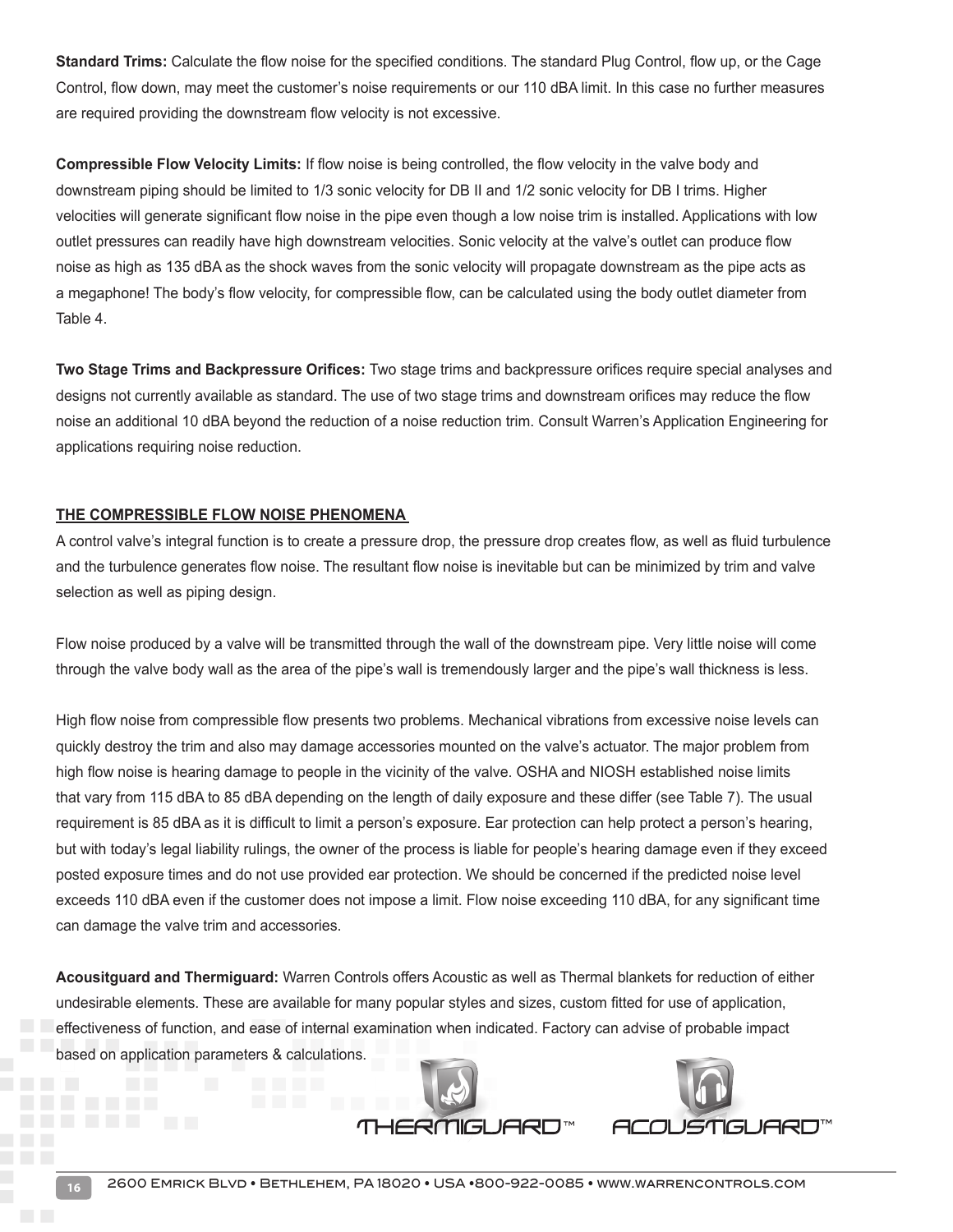| ×<br>×<br>۰, |  |
|--------------|--|
|--------------|--|

| <b>OSHA Daily Permissible</b><br><b>Noise Level Exposure</b>  |                    |  |  |
|---------------------------------------------------------------|--------------------|--|--|
| Hours per day                                                 | <b>Sound Level</b> |  |  |
| 8                                                             | 90dB               |  |  |
| 6                                                             | 92dB               |  |  |
| 4                                                             | 95dB               |  |  |
| 3                                                             | 97dB               |  |  |
| 2                                                             | 100dB              |  |  |
| 1.5                                                           | 102dB              |  |  |
| 1                                                             | 105dB              |  |  |
| .5                                                            | 110dB              |  |  |
| .25 or less                                                   | 115dB              |  |  |
| <b>NIOSH Daily Permissible</b><br><b>Noise Level Exposure</b> |                    |  |  |
| Hours per day                                                 | <b>Sound Level</b> |  |  |
| 8                                                             | 85dBA              |  |  |
| 6                                                             |                    |  |  |
|                                                               | 86dBA              |  |  |
| 4                                                             | 88dBA              |  |  |
| 3                                                             | 89dBA              |  |  |
| $\overline{2}$                                                | 90dBA              |  |  |
| 1.5                                                           | 92dBA              |  |  |
| 1                                                             | 94dBA              |  |  |
| .5                                                            | 97dBA              |  |  |
| .25 or less                                                   | 100dBA             |  |  |

Warren uses both ISA's CV formulas from ISA S75.01 and ISA's Control Valve Aerodynamic Noise Prediction formulas from ISA-S75.17. ISA-S75.17 was published in 1989 and has become recognized as the best compressible flow noise prediction method. The major control valve companies, Fisher and Masoneilan, had developed, in the 1960's, empirical noise prediction techniques based on laboratory test data. Formulas were written to fit the test data. In the 1980's ISA developed a theoretical noise prediction method, with the combined input from many valve companies, that is more accurate than the previous empirical methods. The ISA noise prediction method applies only to standard plug or cage control trims. Low flow noise designs require an additional factor to be subtracted from the ISA value.